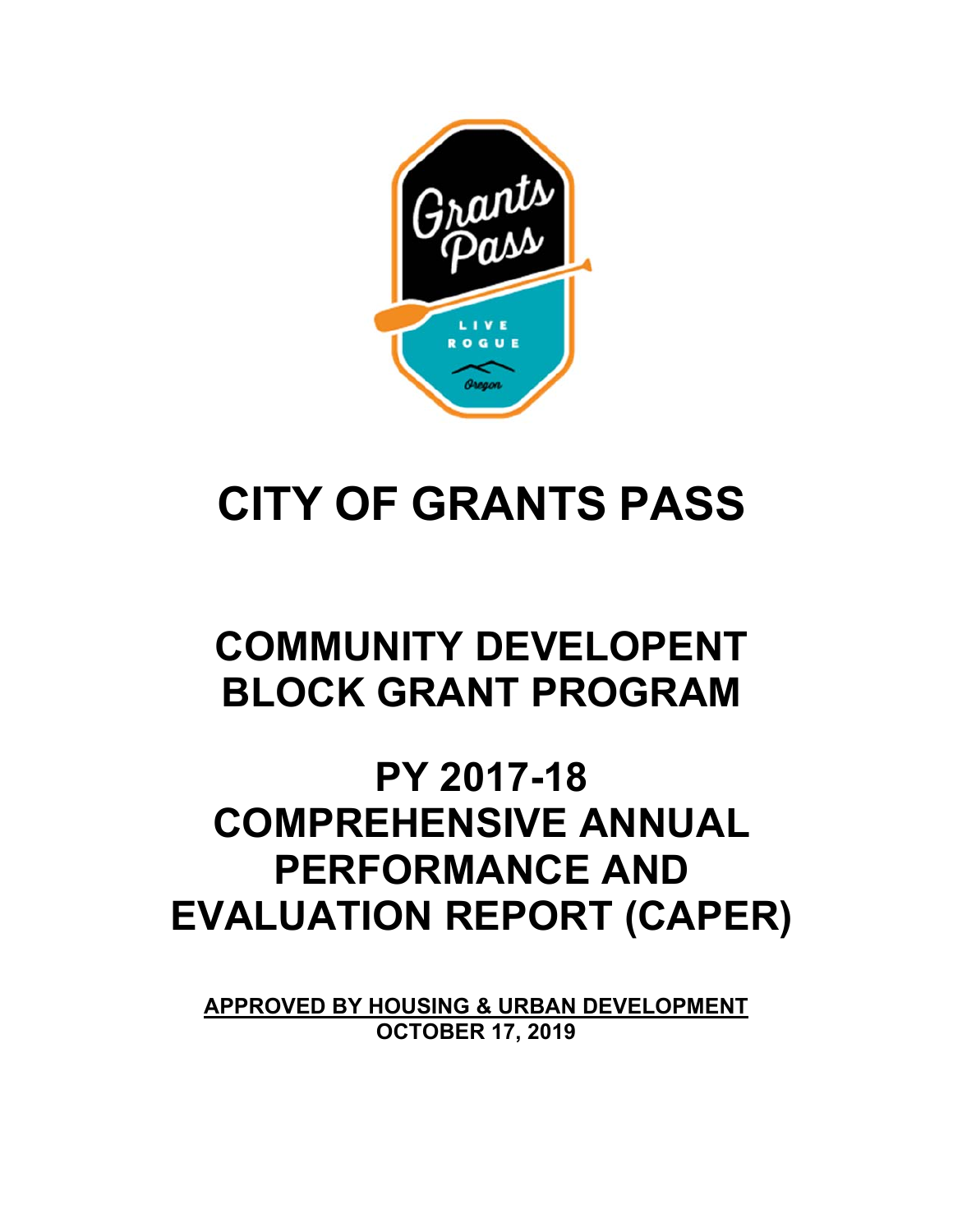## **CR-05 - Goals and Outcomes**

#### **Progress the jurisdiction has made in carrying out its strategic plan and its action plan. 91.520(a)**

This could be an overview that includes major initiatives and highlights that were proposed and executed throughout the program year.

The City of Grants Pass is an entitlement jurisdiction that receives an annual allocation of Community Development Block Grant (CDBG) funds from the United States Department of Housing and Urban Development (HUD). As a recipient of CDBG funds, the City is required to prepare a five-year strategic plan that identifies and prioritizes community needs and establishes goals and objectives to meet those needs. This five-year plan is called the Consolidated Plan. Each year activities are funded to help meet community needs. Those activities are presented in the Annual Action Plan.

Each year the City is also required to provide the public and HUD with an assessment of its accomplishments towards meeting the goals and objectives identified in the Consolidated Plan. The report produced is called the Consolidated Annual Performance Evaluation and Report (CAPER). The CAPER evaluates achievements made by the City of the goals identified in the Annual Action Plan.

The Program Year 2017-18 Annual Action Plan was the third developed under the City's new CDBG program and the third year of activities implemented under the City's first Consolidated Plan, adopted in 2015. HUD allocated \$296,170 in CDBG funding for activities during PY 2017- 18, which was scheduled to begin on October 1, 2017. City staff and its grant recipients, who implement many of the activities listed in the Action Plan, began implementing projects in October, 2017. Some of those projects are still active. The program year ended on September 30, 2018.

 It is expected that any activities outstanding from PY 2017-18 will be completed during PY 2018-19. Accomplishments are shown in Table 1, below.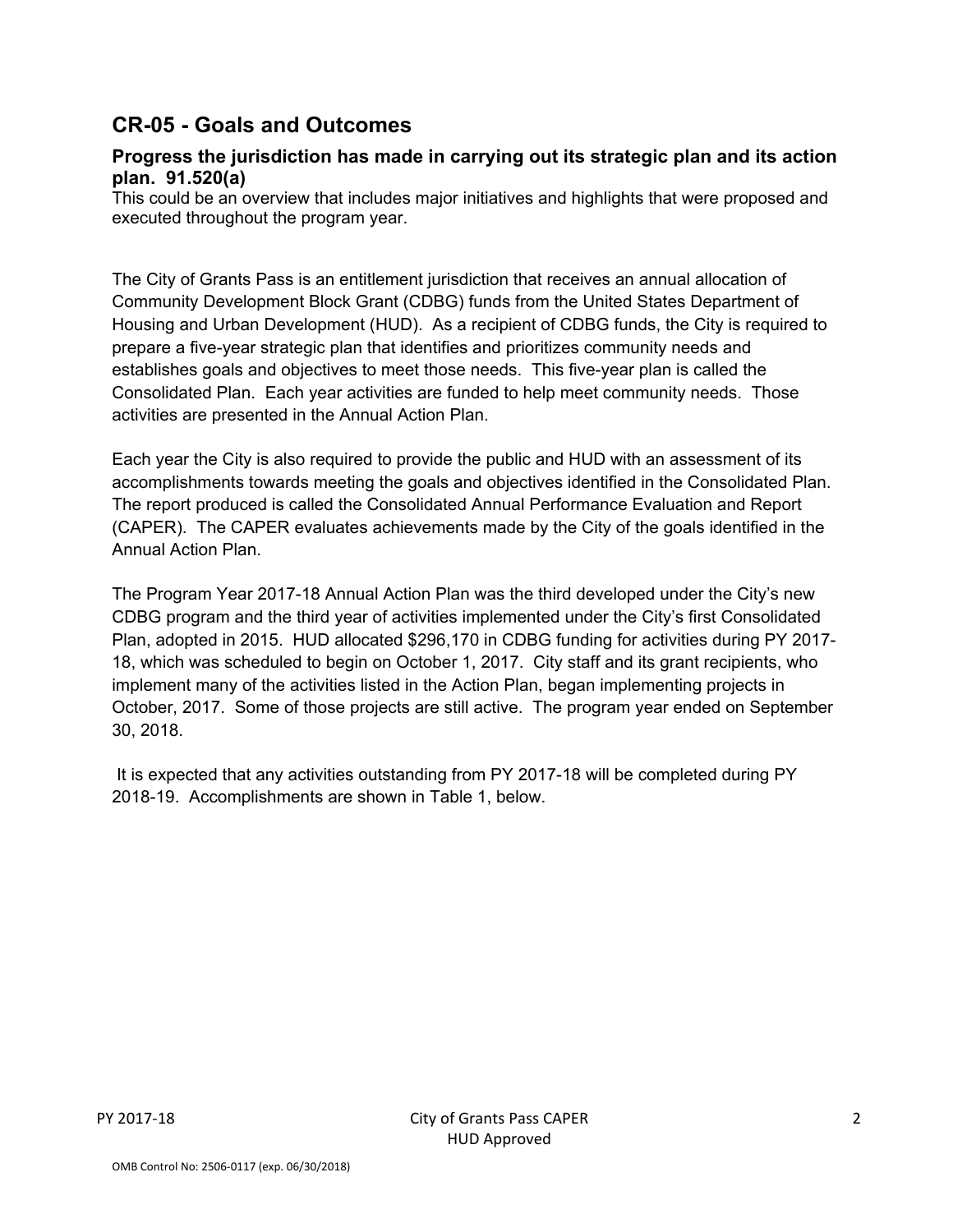**Comparison of the proposed versus actual outcomes for each outcome measure submitted with the consolidated plan and explain, if applicable, why progress was not made toward meeting goals and objectives. 91.520(g)**  Categories, priority levels, funding sources and amounts, outcomes/objectives, goal outcome indicators, units of measure, targets, actual outcomes/outputs, and percentage completed for each of the grantee's program year goals.

| Goal                                                       | Category                                | <b>PY 2017</b><br>Source /<br><b>Amount</b> | <b>Indicator</b>                                                                         | Unit of<br><b>Measure</b>    | <b>Expected</b><br>2015-19<br><b>Outcome</b> | <b>Actual</b><br>2015-19<br>Outcome | <b>Five Year</b><br><b>Percent</b><br><b>Complete</b> | <b>Expected</b><br>2017<br>Program<br>Year | <b>Actual</b><br>2017<br>Program<br>Year | PY 2017<br><b>Percent</b><br>Complete |
|------------------------------------------------------------|-----------------------------------------|---------------------------------------------|------------------------------------------------------------------------------------------|------------------------------|----------------------------------------------|-------------------------------------|-------------------------------------------------------|--------------------------------------------|------------------------------------------|---------------------------------------|
| 1. Emergency<br>Housing<br>Assistance                      | <b>Homeless</b>                         | CDBG:<br>\$13,000                           | Homelessness<br>Prevention                                                               | Persons<br>Assisted          | 25                                           | 103                                 | 412.00%                                               | 4                                          | 26                                       | 650.00%                               |
| 2. Homeowner<br>Weatherization<br>and Energy<br>Efficiency | Affordable<br>Housing                   | CDBG:<br>\$45,000                           | <b>Homeowner Housing</b><br>Rehabilitated                                                | Household<br>Housing<br>Unit | 44                                           | 19                                  | 43.18%                                                | 9                                          | 5                                        | 55.56%                                |
| 3.<br>Microenterprise<br>education<br>assistance           | Non-Housing<br>Community<br>Development | CDBG:<br>\$15,000                           | Public service activities<br>other than<br>Low/Moderate Income<br><b>Housing Benefit</b> | Persons<br>Assisted          | 135                                          | 94                                  | 69.63%                                                | 30                                         | 34                                       | 113.33%                               |
| 4. Teen Training<br>Services                               | Non-Housing<br>Community<br>Development | CDBG:<br>\$22,000                           | Public service activities<br>other than<br>Low/Moderate Income<br><b>Housing Benefit</b> | Persons<br>Assisted          | 75                                           | 721                                 | 961.33%                                               | 13                                         | 297                                      | 2,284.62%                             |
| 5. Supportive<br>Services for<br><b>Homeless Youth</b>     | <b>Homeless</b>                         | CDBG:<br>\$6,000                            | Public service activities<br>other than<br>Low/Moderate Income<br><b>Housing Benefit</b> | Persons<br>Assisted          | 600                                          | 345                                 | 57.50%                                                | 150                                        | 104                                      | 69.33%                                |
| 6. Support<br>Services new<br>Youth Shelter                | Homeless                                | CDBG:<br>\$6,000                            | Public service activities<br>other than<br>Low/Moderate Income<br><b>Housing Benefit</b> | Persons<br>Assisted          | 50                                           | 16                                  | 32.00%                                                | 50                                         | 16                                       | 32%                                   |
| 7. Support<br>Services new<br><b>Youth Shelter</b>         | <b>Homeless</b>                         | CDBG:<br>\$35,000                           | Overnight/Emergency<br>Shelter/Transitional<br>Housing Beds added                        | <b>Beds</b>                  | 100                                          | 21                                  | 21.00%                                                | 100                                        | 21                                       | 21.00%                                |

PY 2017-18 City of Grants Pass CAPER HUD Approved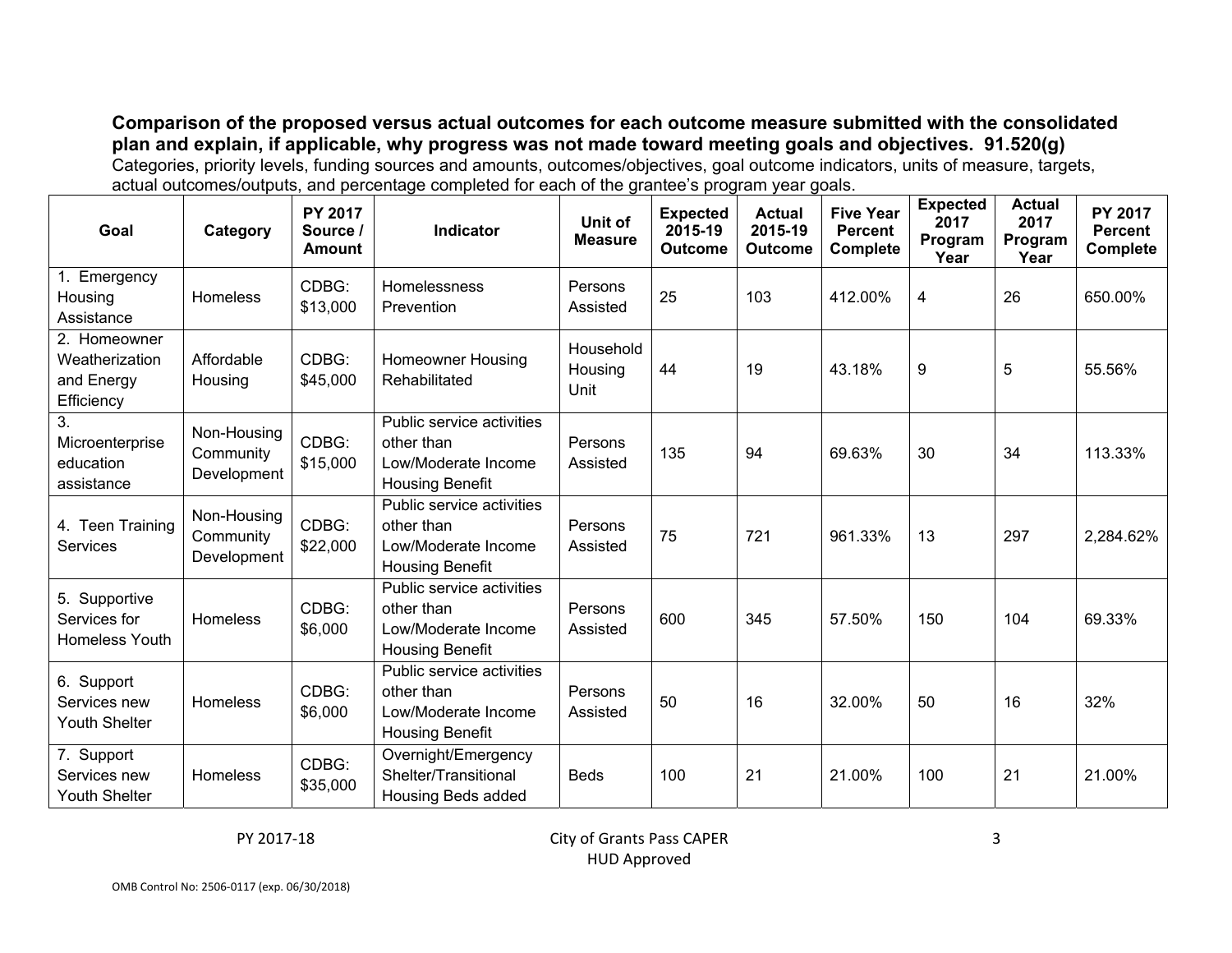| 8. Senior Meals<br>and 'Food and<br>Friends'                      | Non-Housing<br>Community<br>Development | CDBG:<br>\$158,500 | Public service activities<br>other than<br>Low/Moderate Income<br><b>Housing Benefit</b> | Persons<br>Assisted          | 15,100 | $\overline{0}$ | 0.00%    | 15,100         | $\mathbf 0$ | 0.00% |
|-------------------------------------------------------------------|-----------------------------------------|--------------------|------------------------------------------------------------------------------------------|------------------------------|--------|----------------|----------|----------------|-------------|-------|
| 9.<br>Rehab/Demolish<br>blighted<br>vacant/neglected<br>property  | Non-Housing<br>Community<br>Development | CDBG:<br>\$20,000  | <b>Housing Code</b><br>Enforcement/Foreclosed<br><b>Property Care</b>                    | Household<br>Housing<br>Unit | 5      | $\Omega$       | 0.00%    | $\overline{2}$ | 0           | 0.00% |
| 10. Housing<br>Rehab, ADA<br>accessibility<br><i>improvements</i> | Affordable<br>Housing                   | CDBG:<br>\$45,000  | Housing Rehabilitated                                                                    | Household<br>Housing<br>Unit | 11     | $\mathbf 0$    | $0.00\%$ | 3              | 0           | 0.00% |

**Table 1 - Accomplishments – Program Year & Strategic Plan to Date**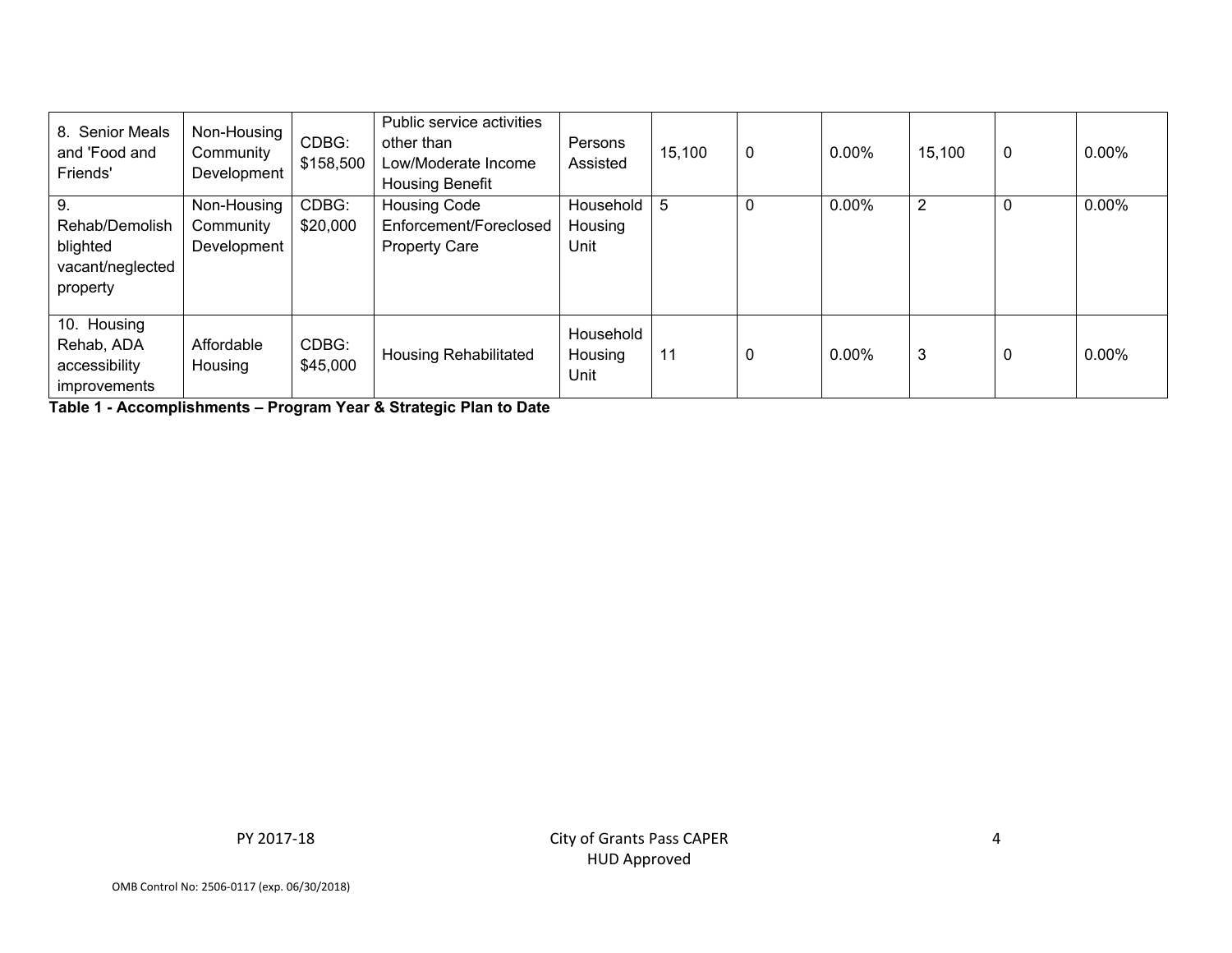**Assess how the jurisdiction's use of funds, particularly CDBG, addresses the priorities and specific objectives identified in the plan, giving special attention to the highest priority activities identified.** 

The City of Grants Pass has allocated funding to address the Consolidated Plan priorities and objectives in the PY 2017-18 Action Plan as listed below.

- 1. Emergency Housing Assistance: The Consolidated Plan identified the need to provide short-term financial assistance to those at risk of homelessness or the loss of utility services as a high priority to the community. The City partnered with the United Community Action Network to implement this program via UCAN's existing assistance network. It was estimated that the funds allocated to this activity would provide 4 individuals with short-term assistance; ultimately, the activity assisted 26 individuals in 9 households during the program year.
- 2. Homeowner Weatherization and Energy Efficiency: The Consolidated Plan identified the need to improve housing affordability, specifically through strategic weatherization upgrades aimed at reducing on-going utility bills, as a high priority. The City partnered with UCAN to implement this program, as this organization currently manages a weatherization program in connection with local utility providers and the Department of Energy. Limited use of this program was experienced during prior program years; as such, some previous year's resources were available for continued use this year. During PY 2017-18, UCAN submitted 21 prospective applicants for receipt of weatherization funds. Five projects were completed during the program year.
- 3. Microenterprise Education Assistance: The Consolidated Plan identified the provision of microenterprise education assistance as a high priority to the community. To meet this goal, the City partnered with the Small Business Development Center at Rogue Community College, with whom the City has worked on several similar projects in the past. The program provides a tuition waiver, funded by the City's CDBG program, to qualified LMI residents of Grants Pass. During PY 17-18, the SBDC provided assistance to 34 eligible microentrepreneurs.
- 4. Teen Training Services: The Consolidated Plan identified the need to provide targeted assistance to LMI youth in the community that will foster economic opportunities for their future. The City partnered with the Boys and Girls Club of the Rogue Valley to provide tuition assistance to qualified LMI youth interested in participating in the Club's programming, which includes the recent addition of the Be Great by 8 initiative. The Club was able to provide assistance to 297 youth during the program year, far exceeding their goal of 13 youth assisted with CDBG funds.
- 5. Maslow Project: The Consolidated Plan identified the need to provide assistance to community youth who are currently homeless or at risk of becoming homeless. A new activity implemented during PY 2017-18 provided assistance to a local agency, the Maslow Project, to provide school-based services for youth aged 0-21 that attend schools in Grants Pass. Maslow Project utilized City CDBG funds to provide services to 104 homeless youth in Grants Pass, not quite meeting the original goal of assisting 150 youth.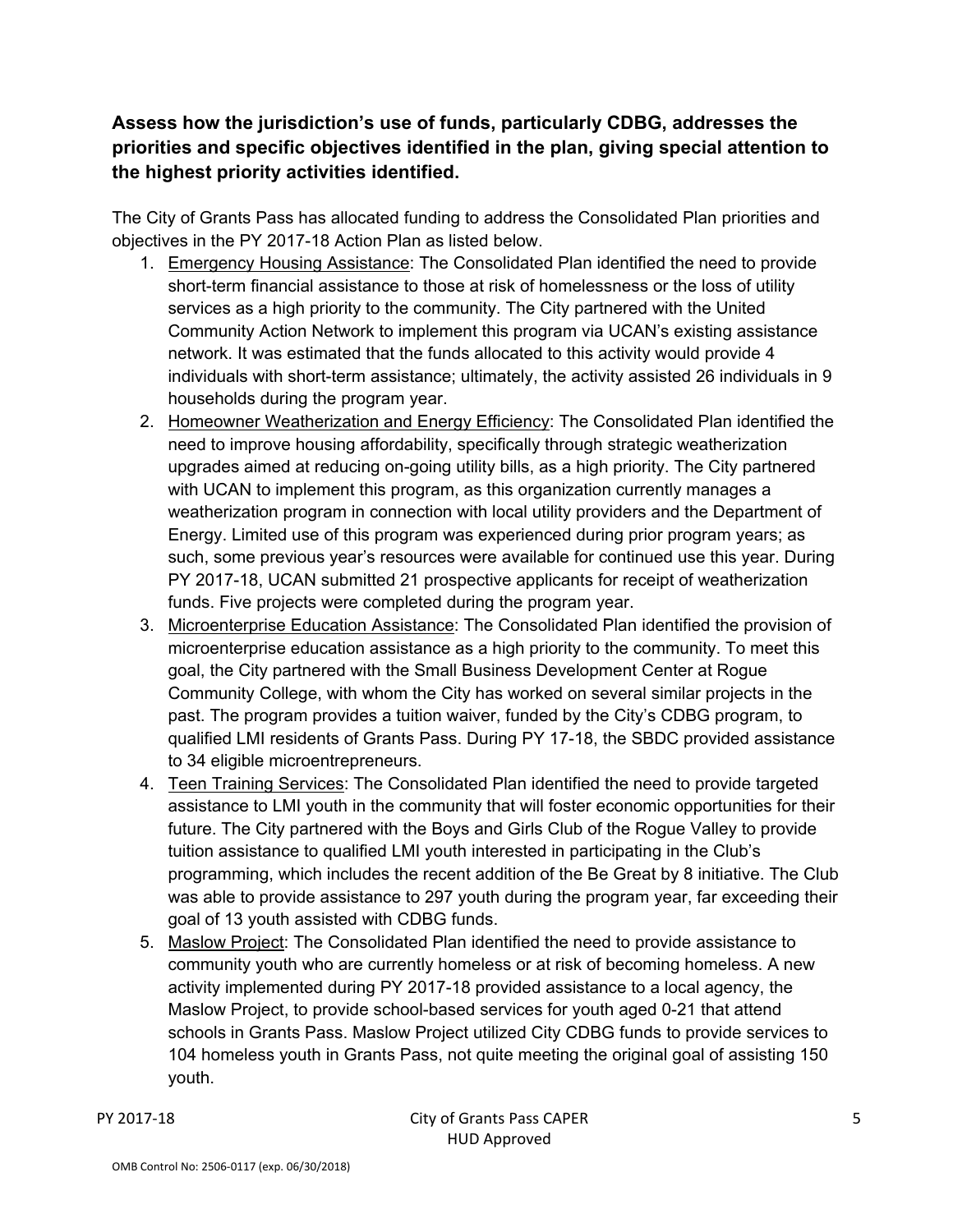- 6. Hearts With a Mission (operations): The Consolidated Plan identified the need to provide assistance to community youth who are currently homeless or at risk of becoming homeless. Hearts With a Mission, a Medford-based non-profit that is licensed by the State of Oregon as a Child Caring Agency to provide services for homeless, runaway, and transitional living youth, ages 10-17, opened a new homeless youth shelter in Grants Pass during PY 2016-17. During PY 2017-18, the City provided CDBG funds to assist with providing additional bed-nights of shelter. During the program year, the program provided an additional 16 nights of shelter for homeless youth.
- 7. Hearts With a Mission (facility): The Consolidated Plan identified the need to provide assistance to community youth who are currently homeless or at risk of becoming homeless. Hearts With a Mission, a Medford-based non-profit that is licensed by the State of Oregon as a Child Caring Agency to provide services for homeless, runaway, and transitional living youth, ages 10-17, opened a new homeless youth shelter in Grants Pass during PY 2016-17. During PY 2017-18, the City provided CDBG funds to Hearts With a Mission to make improvements to their shelter facility on Northeast 9th Street. Improvements included a new HVAC system, new gutters and downspouts, and various roofing repairs. This work ensured that Hearts With a Mission is able to continue to provide 21 beds in their homeless youth facility.
- 8. Food & Friends: The Consolidated Plan identified the need to provide a facility where elderly community members can meet for hot meals. Formerly known as Meals on Wheels, the Food & Friends Senior Meals facility was a new activity for PY 2016-17. The City allocated \$155,000 in PY 2016-17 CDBG funds to assist the Rogue Valley Council of Governments, the project owner, in purchasing a new facility. The City $\tilde{A}\ell\hat{A}$ ,  $\tilde{A}$ , s funds are being leveraged against additional funds from the Oregon CDBG program, and the overall project is being administered by Josephine County. The funds provided by the City did assist with acquisition of the facility during PY 2017-18; however, the outcomes will not be reported until next program year since the facility is currently under renovation and is not yet open for service.
- 9. Neighborhood Blight Remediation: The Consolidated Plan identified the need to address spot blight conditions that are detrimental to the health, safety, and welfare of community members. To this end, the City allocated \$20,000 in PY 2016-17 funds to demolish or otherwise remediate homes and other structures that are attractive nusciences to area youth. The action plan set a goal of 2 properties remediated; the project was not implemented during the program year, and that activity was moved to PY 2017-18 by amending the PY 2016-17 Action Plan. The activity was not able to move forward during PY 2017-18, however.
- 10. Homeowner Rehabilitation: The Consolidated Plan identified the need to improve housing affordability, specifically through strategic rehabilitation projects aimed at addressing unmet rehabilitation needs for qualified LMI homeowners. These needs are above and beyond those that can be addressed through the weatherization program, and include repairs to the building envelope (roofing, siding, windows, etc.), systems (electrical, plumbing, HVAC, etc.), and the removal of architectural barriers. Preliminary work on this activity occurred during PY 2017-18, but no funds were expended. The City entered into an agreement with the Housing Authority of Jackson County at the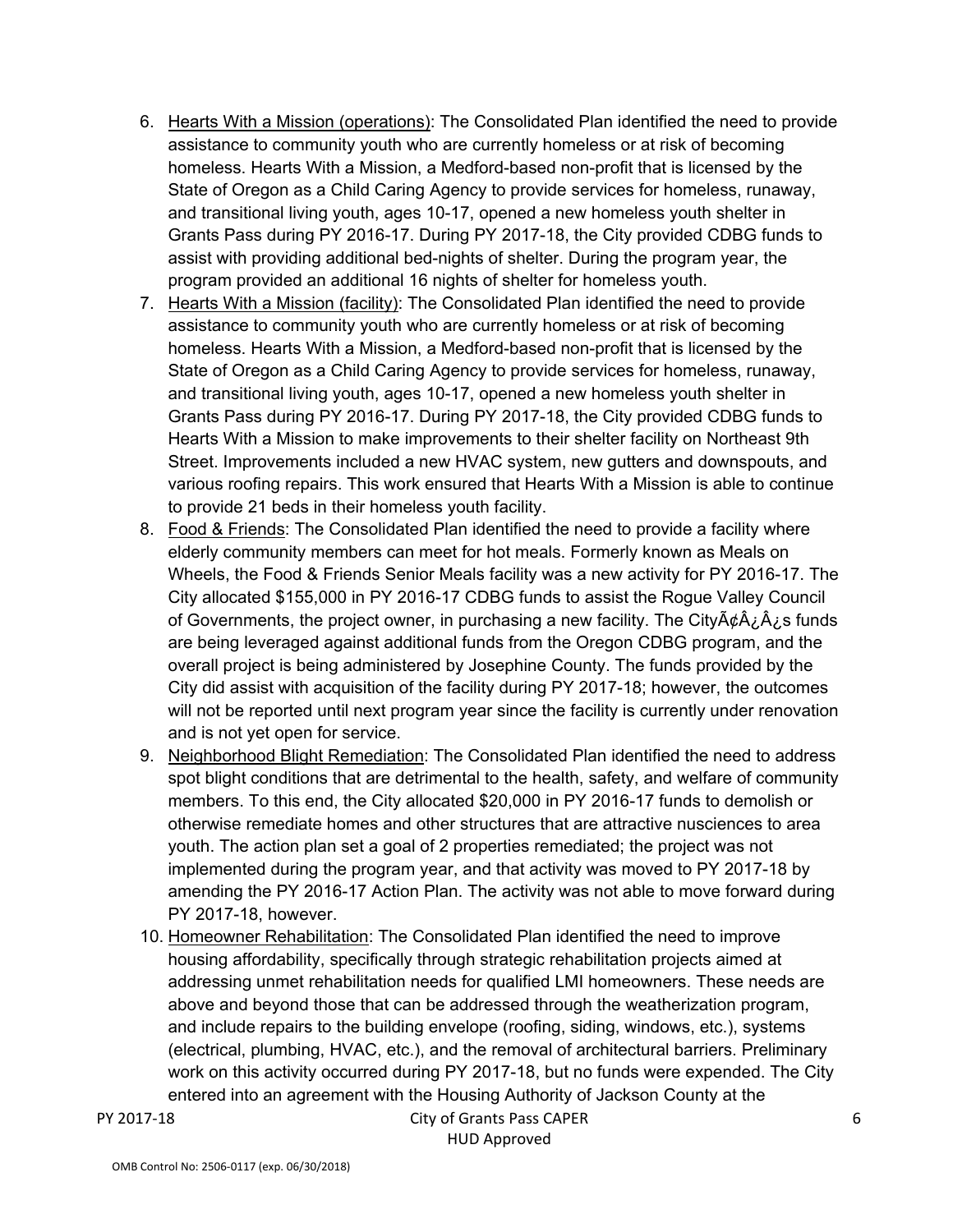beginning of PY 2018-19 to repair faulty sewer laterals at two of their affordable housing complexes in Grants Pass.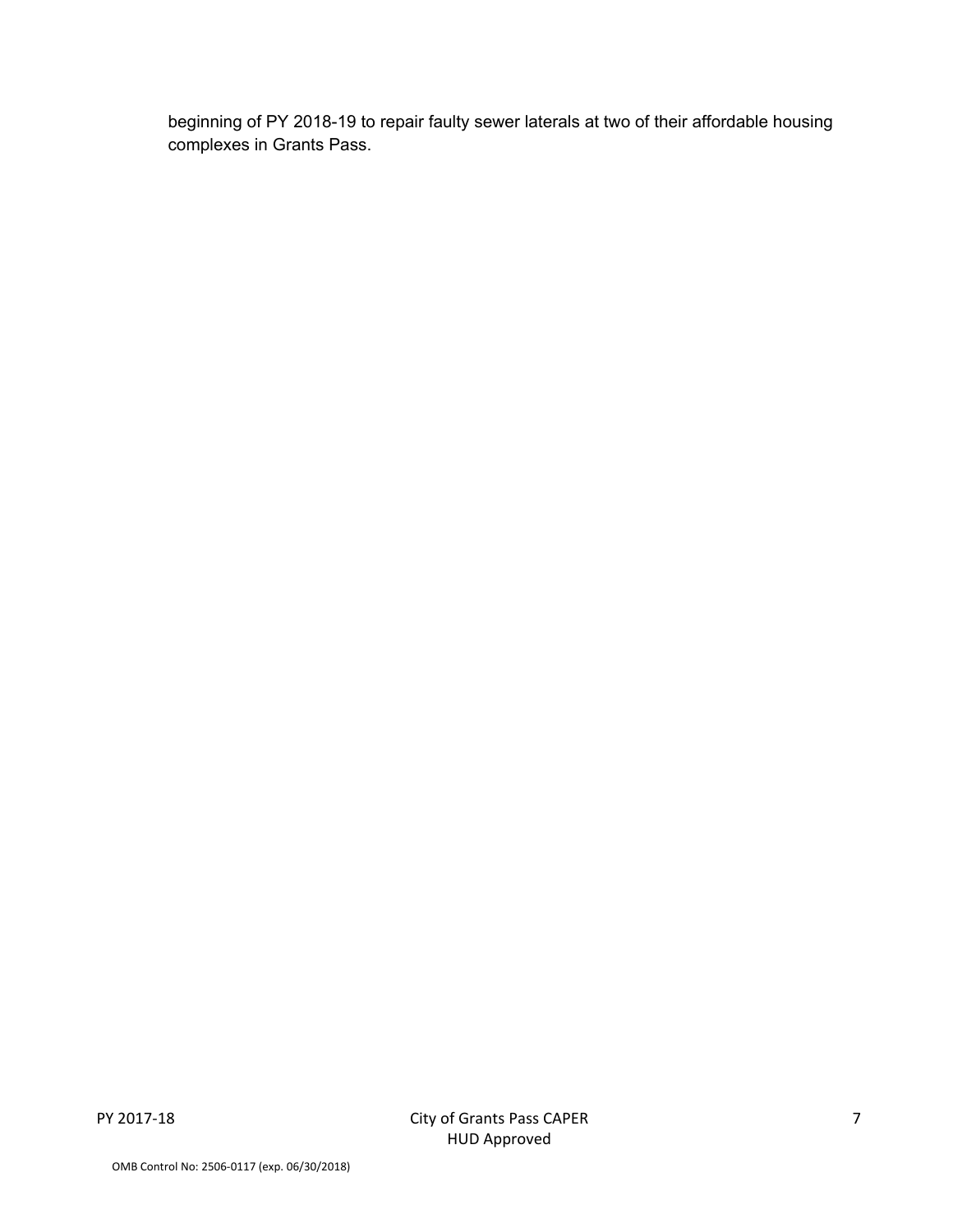## **CR-10 - Racial and Ethnic composition of families assisted**

**Describe the families assisted (including the racial and ethnic status of families assisted). 91.520(a)** 

|                                           | <b>CDBG</b> |
|-------------------------------------------|-------------|
| White                                     | 402         |
| <b>Black or African American</b>          | 41          |
| Asian                                     | 3           |
| American Indian or American Native        | 6           |
| Native Hawaiian or Other Pacific Islander | 50          |
| <b>Total</b>                              | 502         |
| Hispanic                                  | 85          |
| Not Hispanic                              | 417         |

**Table 2 – Table of assistance to racial and ethnic populations by source of funds** 

#### **Narrative**

During the 2017-18 program year, the City's CDBG program served 6 households and 504 Grants Pass residents through its public services, housing rehabilitation, and economic development activities. Of those assisted, 80% self-identified racially as white. Ethnically, 17% of residents served identified themselves of Hispanic/Latino origin. Note that the above table contains an error: There is no racial category above to capture a self-reported response of "other." Fifty residents classified their race as "other" during the program year.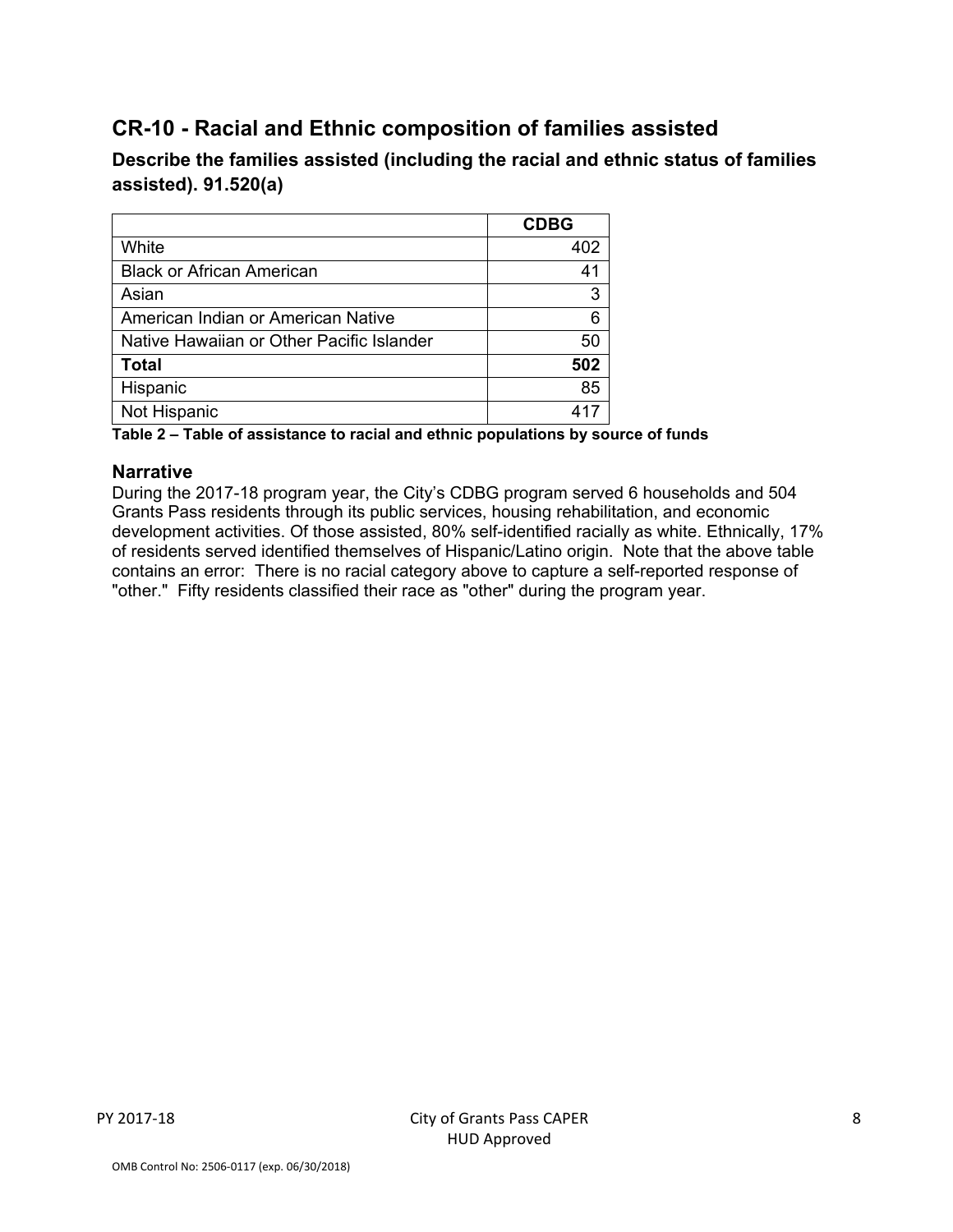## **CR-15 - Resources and Investments 91.520(a)**

| <b>Source of Funds</b> | <b>Source</b>    | <b>Resources Made</b><br><b>Available</b> | <b>Amount Expended</b><br><b>During Program</b><br>Year |
|------------------------|------------------|-------------------------------------------|---------------------------------------------------------|
| <b>CDBG</b>            | Public - federal | \$641,410                                 | \$297,405                                               |

#### **Identify the resources made available**

**Table 3 - Resources Made Available** 

#### **Narrative**

The City of Grants Pass received \$296,195 in PY 2017-18 CDBG funds and had \$345,215 in funds remaining from previous program years for a total of \$641,410 avaliable for allocation during the program year. The City expended \$297,405 in CDBG funds during PY 2017-18.

#### **Identify the geographic distribution and location of investments**

| <b>Target Area</b> | <b>Planned Percentage</b> | <b>Actual Percentage</b> | <b>Narrative</b>   |
|--------------------|---------------------------|--------------------------|--------------------|
|                    | of Allocation             | of Allocation            | <b>Description</b> |
| Citywide           | 100                       | 100                      | Target area        |

**Table 4 – Identify the geographic distribution and location of investments** 

#### **Narrative**

All CDBG funds allocated to the City are planned to be dedicated to activities that take place citywide. To achieve this, the City utilizes a low-moderate limited clientele process.

#### **Leveraging**

**Explain how federal funds leveraged additional resources (private, state and local funds), including a description of how matching requirements were satisfied, as well as how any publicly owned land or property located within the jurisdiction that were used to address the needs identified in the plan.** 

The CDBG program has no requirement for a local match, and the City did not have any publicly owned land or property available to address the needs identified in the Consolidated Plan. That fact notwithstanding, recipients of CDBG funds from the City frequently use other resources to augment and expand programming. For example:

- Hearts With a Mission leveraged a total of \$56,575 in additional resources to provide shelter services to area youth.
- Hearts With a Mission leveraged a total of \$99,417 in other resources to match City funding for renovations to their shelter.
- The Boys and Girls Club of the Rogue Valley leveraged a total of \$37,566 in additional resources to augment funds obtained from the City.
- The Maslow Project leveraged a total of \$40,244 in additional resources to provide services for homeless youth.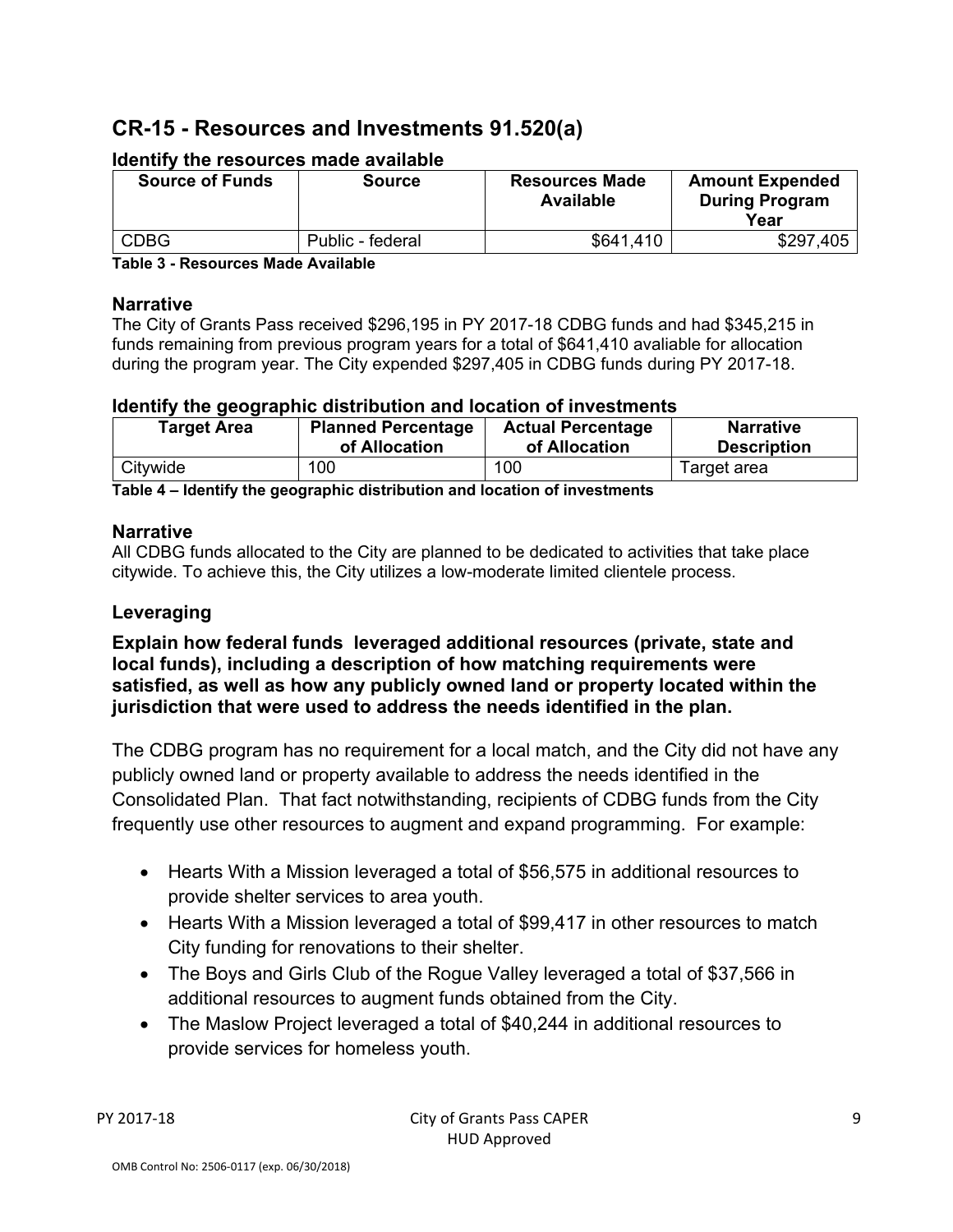## **CR-20 - Affordable Housing 91.520(b)**

**Evaluation of the jurisdiction's progress in providing affordable housing, including the number and types of families served, the number of extremely lowincome, low-income, moderate-income, and middle-income persons served.** 

|                                       | <b>One-Year Goal</b> | <b>Actual</b> |
|---------------------------------------|----------------------|---------------|
| Number of Homeless households to be   |                      |               |
| provided affordable housing units     | 0                    |               |
| Number of Non-Homeless households to  |                      |               |
| be provided affordable housing units  | 16                   |               |
| Number of Special-Needs households to |                      |               |
| be provided affordable housing units  |                      |               |
| <b>Total</b>                          | 16                   |               |

#### **Table 5 – Number of Households**

|                                        | <b>One-Year Goal</b> | <b>Actual</b> |
|----------------------------------------|----------------------|---------------|
| Number of households supported through |                      |               |
| <b>Rental Assistance</b>               | 4                    |               |
| Number of households supported through |                      |               |
| The Production of New Units            | 0                    |               |
| Number of households supported through |                      |               |
| <b>Rehab of Existing Units</b>         | 12                   |               |
| Number of households supported through |                      |               |
| <b>Acquisition of Existing Units</b>   | 0                    |               |
| <b>Total</b>                           | 16                   | 14            |

**Table 5 – Number of Households Supported** 

#### **Discuss the difference between goals and outcomes and problems encountered in meeting these goals.**

The City's Program Year 2017-18 Action Plan did not anticipate the provision of providing additional affordable housing units in the community, which is reflected in Table 6, above. The City did anticipate providing resources to those at risk of becoming homeless through the Emergency Housing Assistance program administered by UCAN. The City anticipated assisting 4 households with Emergency Housing Assistance funding during the program year; in reality, 9 households were able to receive assistance.

The Homeowner Weatherization project, also administered by UCAN, saw a slight decrease in its utilization during PY 2017-18 compared the previous year. A goal of 9 projects was set, and 21 potential projects were screened for eligibility. Ultimately, 5 households were selected to receive weatherization improvement assistance for PY 2017-18.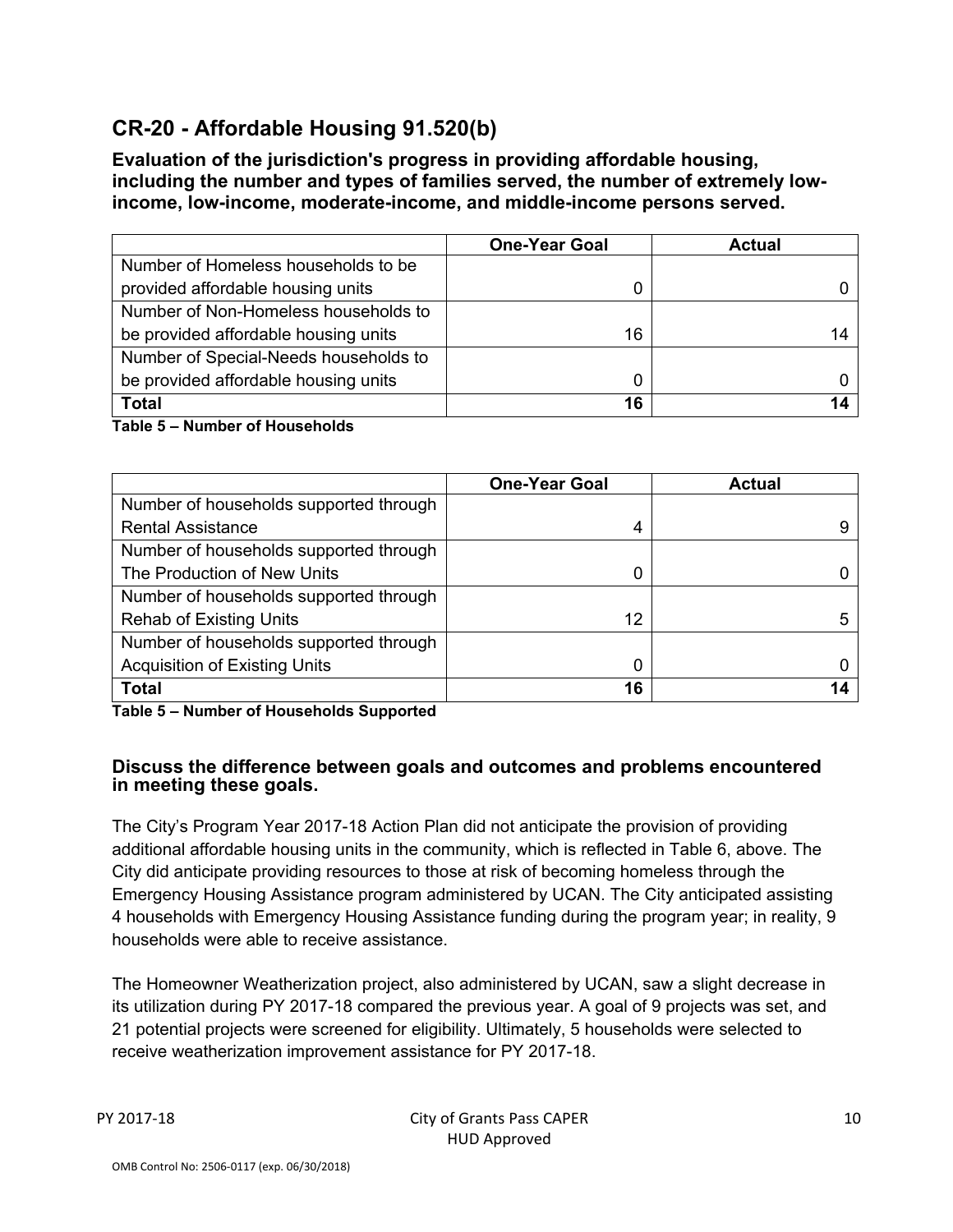As mentioned previously, the City worked with the Housing Authority of Jackson County during PY 2017-18 to assist with the repair of failing sewer laterals at two multifamily properties in Grants Pass. Those repair activities were implemented at the beginning of PY 2018-19 and will be reported in next year's CAPER.

#### **Discuss how these outcomes will impact future annual action plans.**

This year's outcomes do not have a direct impact on future annual action plans. The City will continue to actively work on affordable housing and housing rehab projects in the upcoming project years.

#### **Include the number of extremely low-income, low-income, and moderate-income persons served by each activity where information on income by family size is required to determine the eligibility of the activity.**

| <b>Number of Households Served</b> | <b>CDBG Actual</b> | <b>HOME Actual</b> |
|------------------------------------|--------------------|--------------------|
| <b>Extremely Low-income</b>        |                    |                    |
| Low-income                         |                    |                    |
| Moderate-income                    |                    |                    |
| Total                              | 14                 |                    |

**Table 6 – Number of Households Served** 

#### **Narrative Information**

In Program Year 2017-18, the City's CDBG program assisted 26 individuals in 9 households via the United Community Action Network Emergency Housing program. All households were classified as extremely low-, low-, or moderate-income. Additionally, five households recived weatherization improvements. All households were classified as extremely low-, low-, or moderate-income.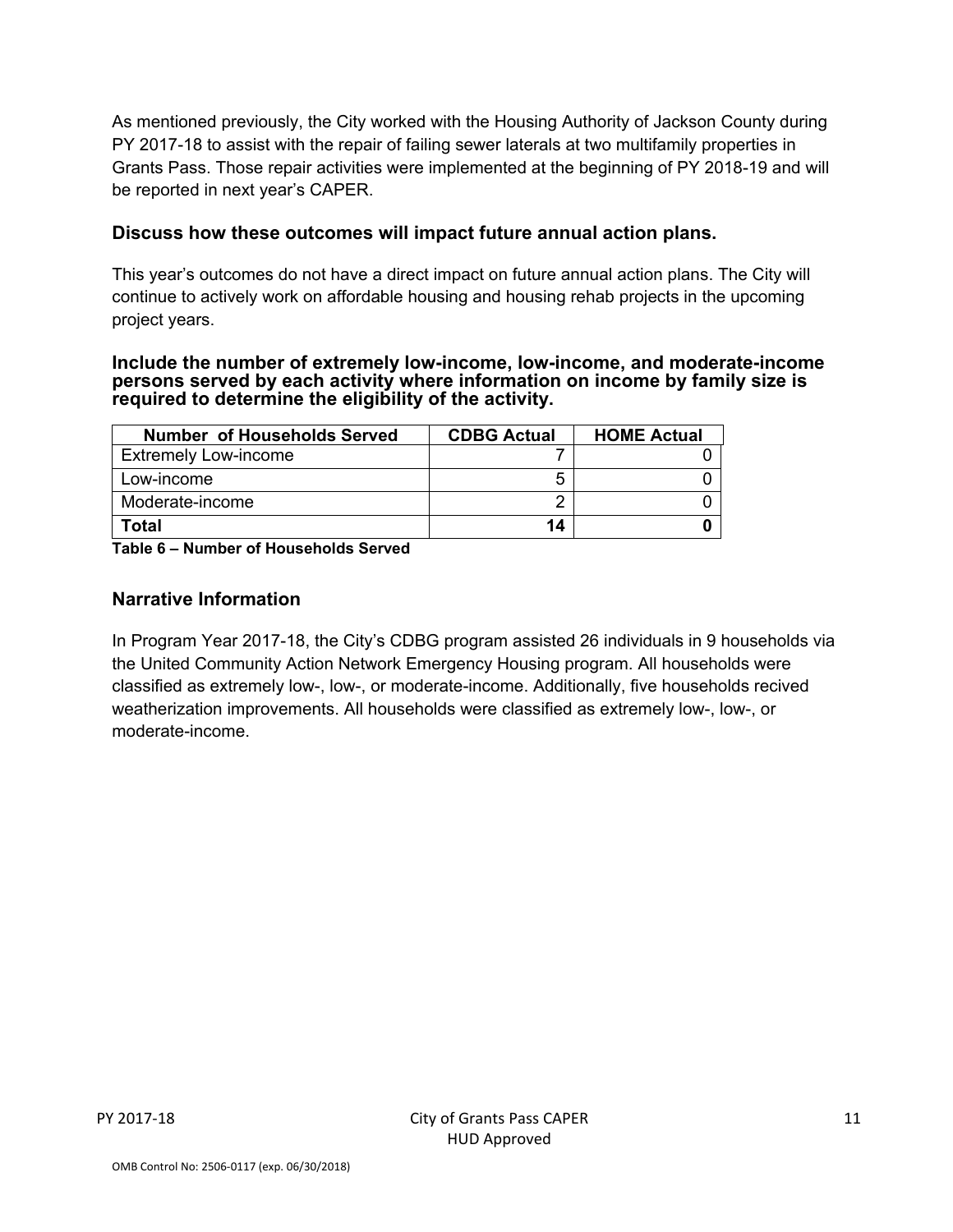## **CR-25 - Homeless and Other Special Needs 91.220(d, e); 91.320(d, e); 91.520(c)**

## **Evaluate the jurisdiction's progress in meeting its specific objectives for reducing and ending homelessness through:**

#### **Reaching out to homeless persons (especially unsheltered persons) and assessing their individual needs**

As described in the Consolidated Plan, the City has been working with local Continuums of Care to reach the local homeless population during Program Year 2017-18. This year saw the continuation of the partnership with the Maslow Project, a local agency whose sole purpose is to reach homeless youth, aged 0-21, assessing their individual needs, and connecting them to community resources. Additionally, Hearts With a Mission partnered with the City to utlize CDBG funds for shelter operations and shelter renovations. The City has also been working with UCAN, an agency that works directly with homeless persons in the community, to prevent homelessness resulting from eviction.

#### **Addressing the emergency shelter and transitional housing needs of homeless persons**

Two activities in the Program Year 2017-18 Action Plan address the emergency shelter and transitional housing needs of local homeless persons. First is the partnership with Hearts With a Mission, a local youth homeless shelter. The City provided CDBG funds to support operations at their facility and also provided CDBG funds to make critical repairs to the facility itself. Secondly, the City collaborated with the Women's Crisis Support Team to repair and repaint the exterior of Talsunne Safe House, a safe and confidential location for women and children fleeing domestic violence, during the program year. Work on Talsunne did not commence during PY 2017-18 and the results will be reported in next year's CAPER.

**Helping low-income individuals and families avoid becoming homeless, especially extremely low-income individuals and families and those who are: likely to become homeless after being discharged from publicly funded institutions and systems of care (such as health care facilities, mental health facilities, foster care and other youth facilities, and corrections programs and institutions); and, receiving assistance from public or private agencies that address housing, health, social services, employment, education, or youth needs** 

PY 2017-18 City of Grants Pass CAPER The Consolidated Plan identifies the prevention of homelessness as a high priority to the community and dedicates CDBG funding to local agencies that provide emergency housing assistance to those at risk of becoming homeless. To that end, the City partnered with UCAN during Program Year 2017-18 to provide emergency housing assistance to households at immediate risk of eviction or the disconnection of utilities due to financial emergencies. UCAN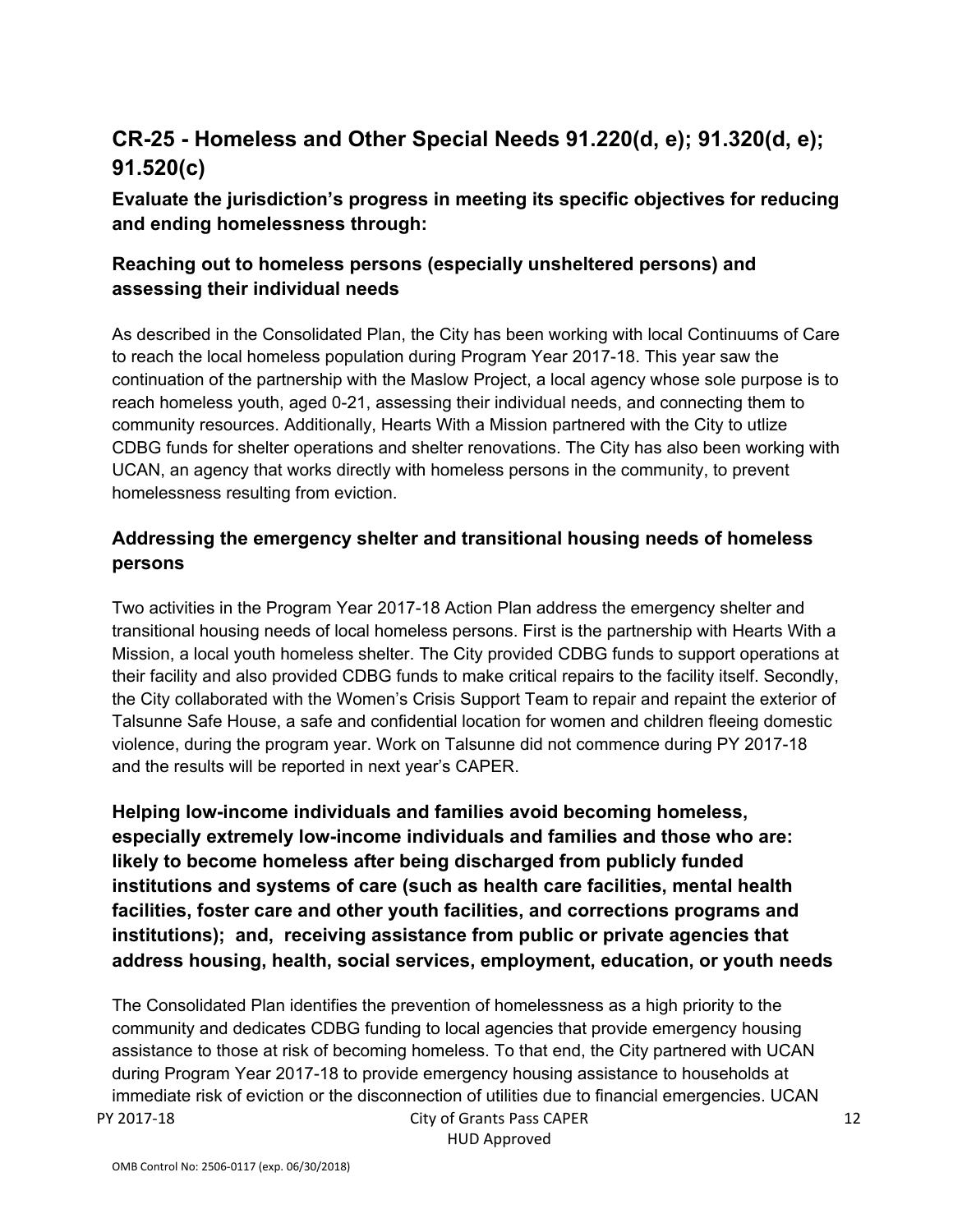was able to provide assistance to 9 households and prevent the eviction or termination of utility services for 26 individuals during the Program Year.

The City also partnered with the Maslow Project during PY 2017-18 to provide outreach and services to homeless youth aged 0-21. With assistance from the City, Maslow Project was able to provide additional services to 104 homeless school children during the program year.

The City does not have any additional information on individuals that are or have been discharged from publicly-funded institutions, nor does the City have any direct information regarding those who are receiving assistance from public or private agencies.

**Helping homeless persons (especially chronically homeless individuals and families, families with children, veterans and their families, and unaccompanied youth) make the transition to permanent housing and independent living, including shortening the period of time that individuals and families experience homelessness, facilitating access for homeless individuals and families to affordable housing units, and preventing individuals and families who were recently homeless from becoming homeless again** 

The Consolidated Plan identifies the need for transitional housing as a high priority. No resources were dedicated during PY 2017-18 to directly provide additional transition housing opportunities. Resources were dedicated to provide additional access to the Hearts With a Mission shelter for homeless youth, and the preparations were made to repair and repaint Talsunne Safe House, which is a safe and confidential facility for women and children fleeing domestic violence.

## **CR-30 - Public Housing 91.220(h); 91.320(j)**

#### **Actions taken to address the needs of public housing**

There is no public housing in Grants Pass and no activities associated with public housing are included within the Consolidated Plan.

## **Actions taken to encourage public housing residents to become more involved in management and participate in homeownership**

None. Not applicable.

#### **Actions taken to provide assistance to troubled PHAs**

None. Not applicable.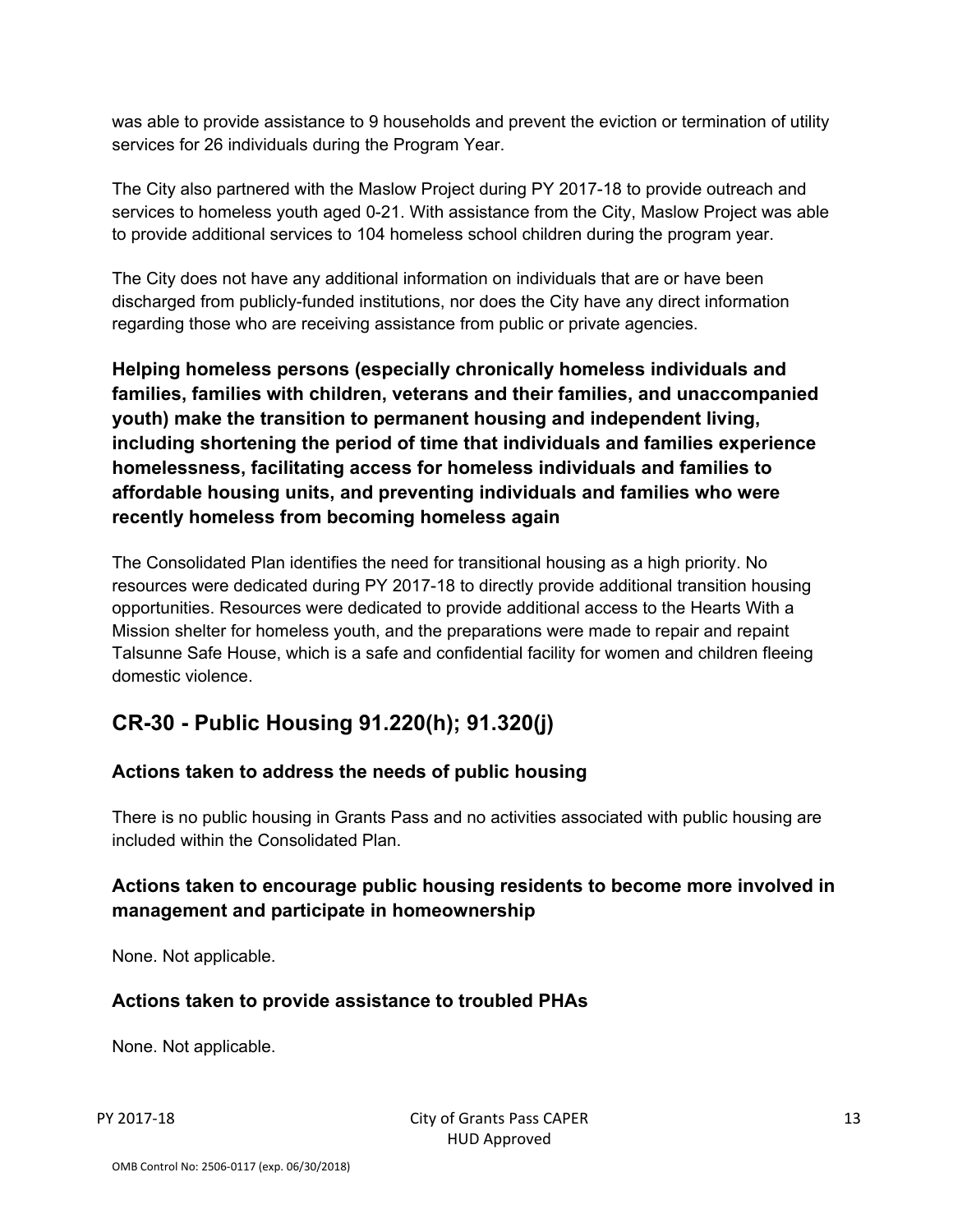# **CR-35 - Other Actions 91.220(j)-(k); 91.320(i)-(j)**

**Actions taken to remove or ameliorate the negative effects of public policies that serve as barriers to affordable housing such as land use controls, tax policies affecting land, zoning ordinances, building codes, fees and charges, growth limitations, and policies affecting the return on residential investment. 91.220 (j); 91.320 (i)** 

The City's land use policies support affordable housing, including provisions for a wide array of housing types to meet diverse housing needs. Despite that, there has been little response from the local development community in the construction of additional affordable housing units. Ultimataly, the City Council established a standing Housing Advisory Committee, made up of housing advocates and providers, and supported by City staff, which is currently seeking a multi-faceted solution to address the affordable housing crisis facing our community. The Committee has made several recommendations to the Council on actions that the City might take to promote new residential development. These recommendations, which include actions like system development charge (SDC or impact fee) deferrals, establishing a construction excise tax, and relaxing accessory development unit development standards, are under consideration by the City Council.

#### **Actions taken to address obstacles to meeting underserved needs. 91.220(k); 91.320(j)**

As described in the Program Year 2017-18 Action Plan, the City worked with local agencies, including UCAN, the Boys and Girls Club, the local Small Business Development Center, and the Maslow Project to address obstacles to meeting the needs of underserved residents of Grants Pass. The City expended its reach during the Program Year while developing its priority activities for the upcoming 2018-19 Action Plan.

#### **Actions taken to reduce lead-based paint hazards. 91.220(k); 91.320(j)**

The majority of activies undertaken as part of the City's CDBG program for PY 2017-18 did not have an impact on lead-based paint exposure. However, the City does provide information on lead-based paint in the Community Development office at City Hall. UCAN, the City's partner in the weatherization program, followed all Oregon lead-based paint requirements, including testing for the presence of LBP, providing information to homeowners regarding the hazards of LBP, and complying with all LBP safe practices during the weatherization improvements.

#### **Actions taken to reduce the number of poverty-level families. 91.220(k); 91.320(j)**

During the 2017-18 Program Year, the City took the following actions to reduce the number of poverty-level families:

PY 2017-18 City of Grants Pass CAPER HUD Approved • Provided CDBG funds to UCAN that improved the energy efficiency of five owner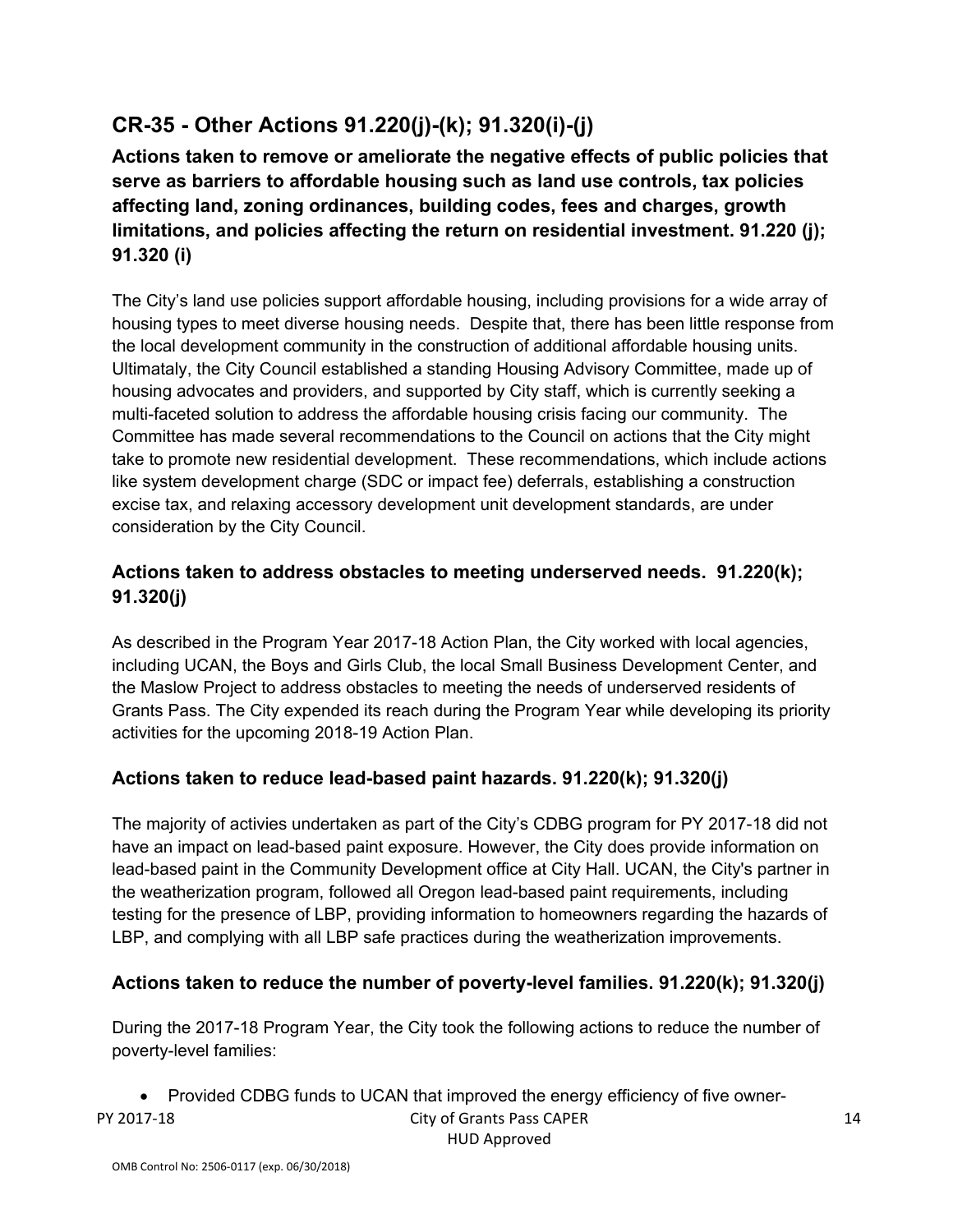occupied residences;

- Provided CDBG funds to UCAN that assisted 9 households with emergency housing assistance to avoid eviction or the disconnection of utilities due to short-term financial emergencies;
- Partnered with the local Small Business Development Center to provide tuition waivers for 34 LMI individuals that expanded access to vital microenterprise business training opportunities;
- Partnered with the Boys and Girls Club of the Roque Valley to provide free access to their new Be Great by 8 youth training program. CDBG funds provided by the City allowed the Club's programming to reach 297 youth from LMI families;
- Partnered with the Maslow Project to provide outreach and supportive services to 104 homeless youth attending schools in Grants Pass; and
- Provided CDBG funds to Hearts With a Mission to provide overnight shelter services to 16 homeless youth.

#### **Actions taken to develop institutional structure. 91.220(k); 91.320(j)**

The Program Year 2017-18 Action Plan included the following activities aimed to develop and improve institutional structures:

- City staff participated in several webinars and other online trainings provided by HUD necessary to implement and develop CDBG programming;
- City staff kept local elected officials apprised of CDBG program activities throughout the Program Year; and
- City staff continued collaboration with local stakeholders and advocacy groups during the Program Year.

## **Actions taken to enhance coordination between public and private housing and social service agencies. 91.220(k); 91.320(j)**

The City has established relationships with local housing and social service agencies that were maintained during the Program Year. Specifically, the City undertook the following actions:

- Attended monthly meetings of the Josephine County Housing and Community Development Council, the PHA that serves the needs of community members with its Section 8, VASH, and other HUD-based housing assistance programs; and
- Established a standing Housing Advisory Committee, consisting of housing stakeholders and backed with City staff, to assist the City Council in making policy changes that will address the community's affordable housing crisis.

## **Identify actions taken to overcome the effects of any impediments identified in the jurisdictions analysis of impediments to fair housing choice. 91.520(a)**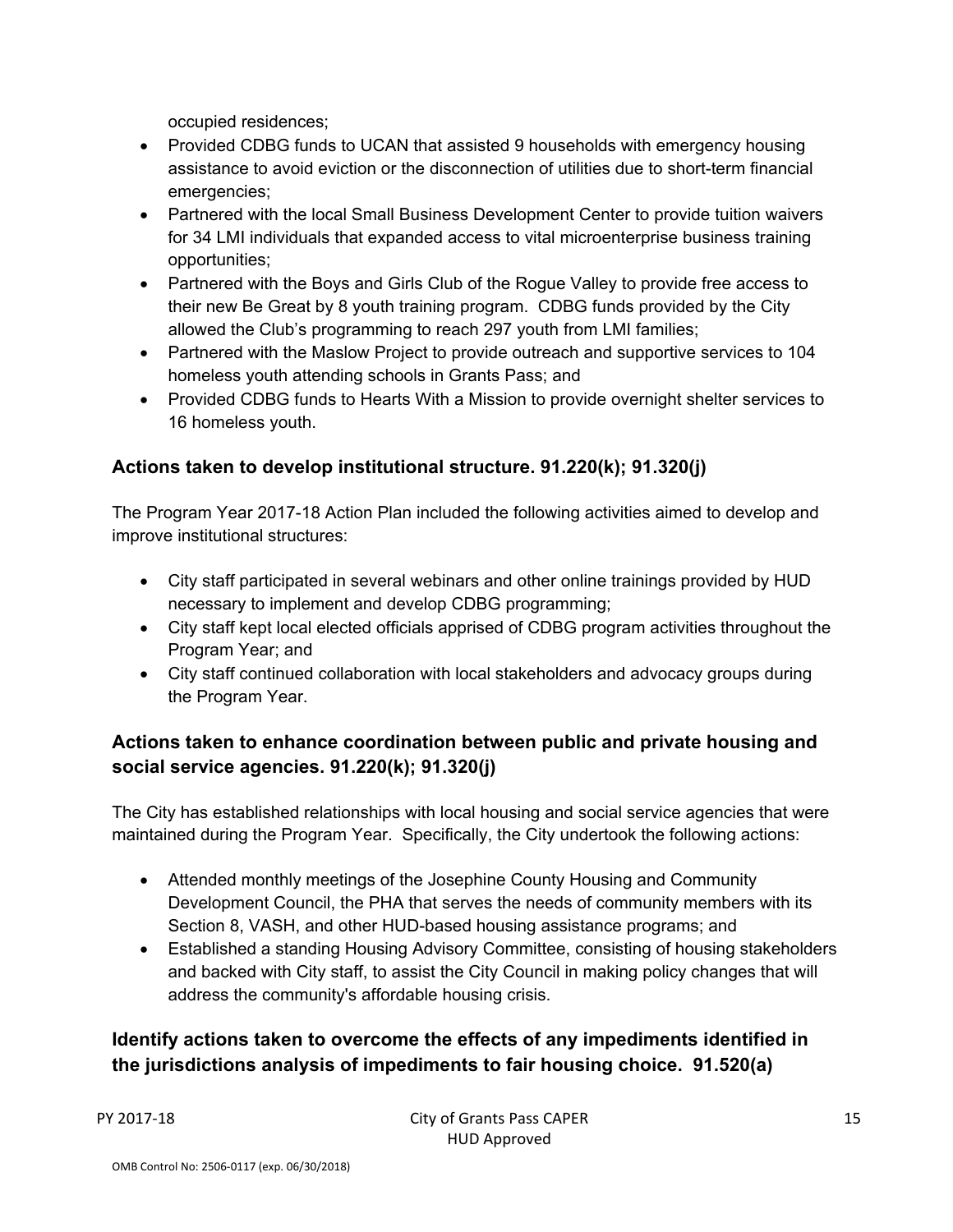During PY 2015-16 the City engaged a qualified consultant to assist in data collection, public outreach and involvement, analysis, and recommendations to overcome institutional barriers to fair housing choice. The City Council reviewed the final product and approved its adoption. By and large, very few impediments to fair housing choice were identified, and most impediments might be resolved through continued outreach and education, particularly to the rental community, which is where the majority of impediments were observed. Public sector impediments identified included a difficulty siting publicly-assisted housing developments, the need for ongoing outreach and education on the subject of fair housing laws, and a possible inconsistency in zoning codes and definitions relating to "family".

During PY 2016-17, the City Council established a Housing Advisory committee, which is engaging the local housing development community, and providing needed educational opportunities that will seek to address the above referenced deficiencies in fair housing.

During PY 2017-18, City staff worked with the Housing Advisory Committee to research possible solutions to housing access and choice. Several recommendations have been brought to the City Council for additional comment and consideration.

## **CR-40 - Monitoring 91.220 and 91.230**

**Describe the standards and procedures used to monitor activities carried out in furtherance of the plan and used to ensure long-term compliance with requirements of the programs involved, including minority business outreach and the comprehensive planning requirements** 

The City, with input from HUD, developed a CDBG grant recipient agreement in accordance with applicable federal requirements for the 2015-16 program year. This agreement structure set up the programmatic requirements and delivery expectations of the City's block grant program, and established a quarterly reporting and reimbursement process that will allowed City program managers early opportunities to work with grant recipients should programmatic issues occur.

In September, 2017, HUD staff conducted an on-site monitoring of City CDBG programs from PYs 2015-16 and 2016-17 to determine performance and compliance with applicable federal regulations. HUD staff identified two findings and three concerns, which the City has addressed. Additionally, City staff observed proper monitoring techniques that will be utilized while conducting programmatic reviews of CDBG subrecipients.

No minority-owned businesses were identified in the 2017-18 Program Year. Recipient agreements require good-faith efforts to provide minority and women-owned businesses an opportunity to participate in the performance of the contract.

## **Citizen Participation Plan 91.105(d); 91.115(d)**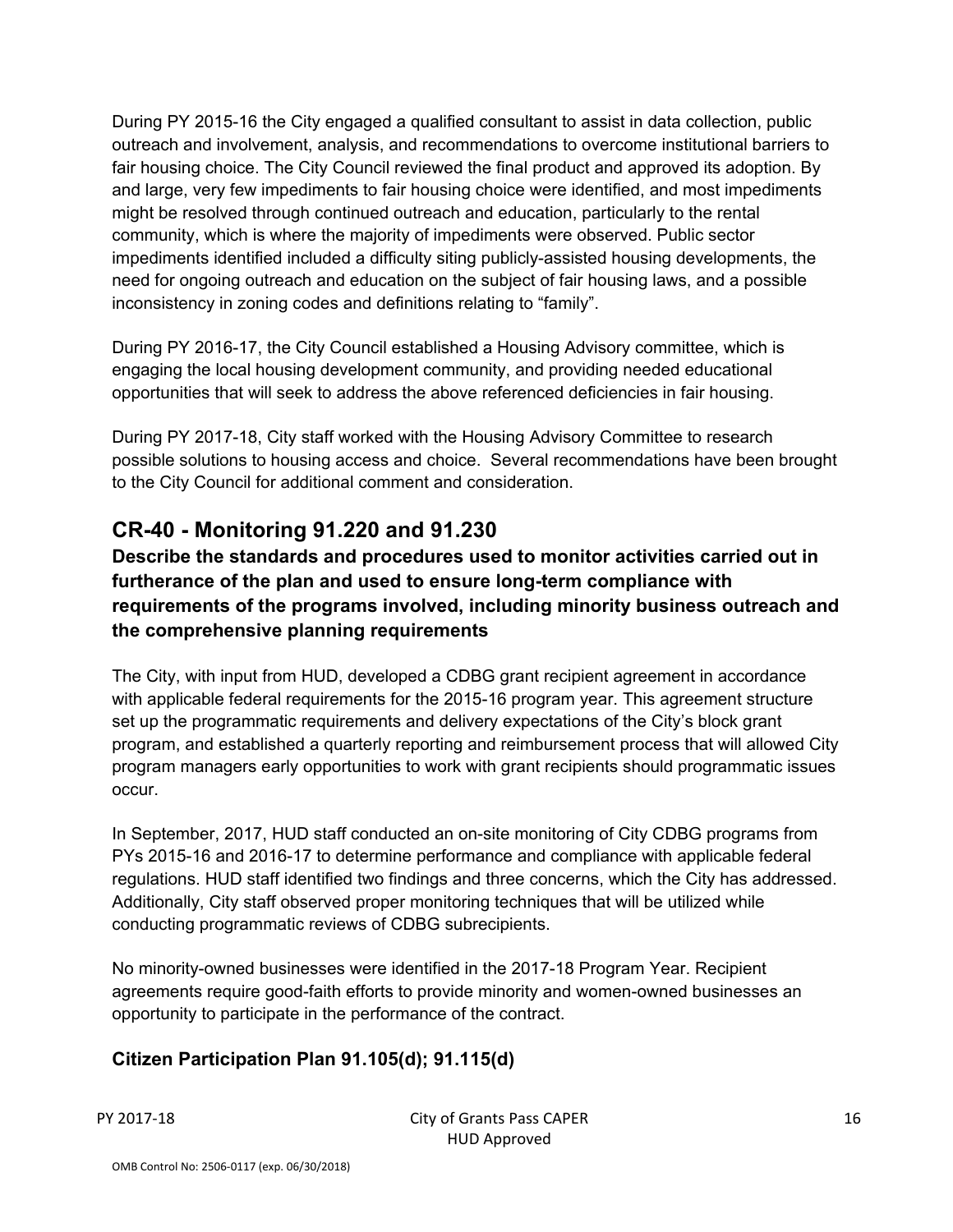#### **Describe the efforts to provide citizens with reasonable notice and an opportunity to comment on performance reports**.

The City published a notice in the Grants Pass Daily Courier advertsing a combined public meeting scheduled on April 3, 2018 for the purpose of soliciting input from the general public and CDBG stakeholders on the City's PY 2017-18 activities. The same notice was posted on the City's website and public notice display board, and also emailed directly to agencies and interested parties. This meeting also solicited comments to draft the PY 2018-19 Action Plan. Several comments were received regarding community priorities for the PY 18-19 Action Plan but no comments were received regarding PY 2017-18 activities.

Notice announcing the public comment period of the draft CAPER was published on March 12, 2019 for the comment period beginning on March 19. The draft CAPER was made available for review in print at the Grants Pass Public Library and Grants Pass City Hall, and electronically on the City's website. No comments were received.

Notice announcing the City Council's public hearing on the draft CAPER was published on April 10, 2019 and the public hearing was conducted on April 17, 2019. No comments were received.

## **CR-45 - CDBG 91.520(c)**

#### **Specify the nature of, and reasons for, any changes in the jurisdiction's program objectives and indications of how the jurisdiction would change its programs as a result of its experiences.**

Grants Pass, like many other smaller CDBG grantees, sees the most efficient method of implementing program objectives via programmatic partnerships stymied by regulatory caps on the use of CDBG funds for public service activities. Annual CDBG allocations are not large enough to conduct many brick-and-mortar projects and, without a community-based development organization active in Grants Pass, use of CDBG funds to develop new units of affordable housing is particularly difficult. Demand for CDBG funds for public service activities, such as emergency housing and homeless support, far outpaces the 15% cap imposed by HUD regulations. The City is working with its community partners to fully understand reasons why resources are being under utilized and what actions the City might take to overcome any obstacles.

At this time, there have not been any substinent changes to the City's program objectives; however, the City is preparing to explore modifying its solicitation process, particularly for construction projects, as part of the next Consolidated Planning process. It is hoped that seeking partners with fully ripe development plans will help the City avoid delays in project delivery and result in a more timely expenditure of CDBG funds.

#### **Does this Jurisdiction have any open Brownfields Economic Development**

PY 2017-18 City of Grants Pass CAPER HUD Approved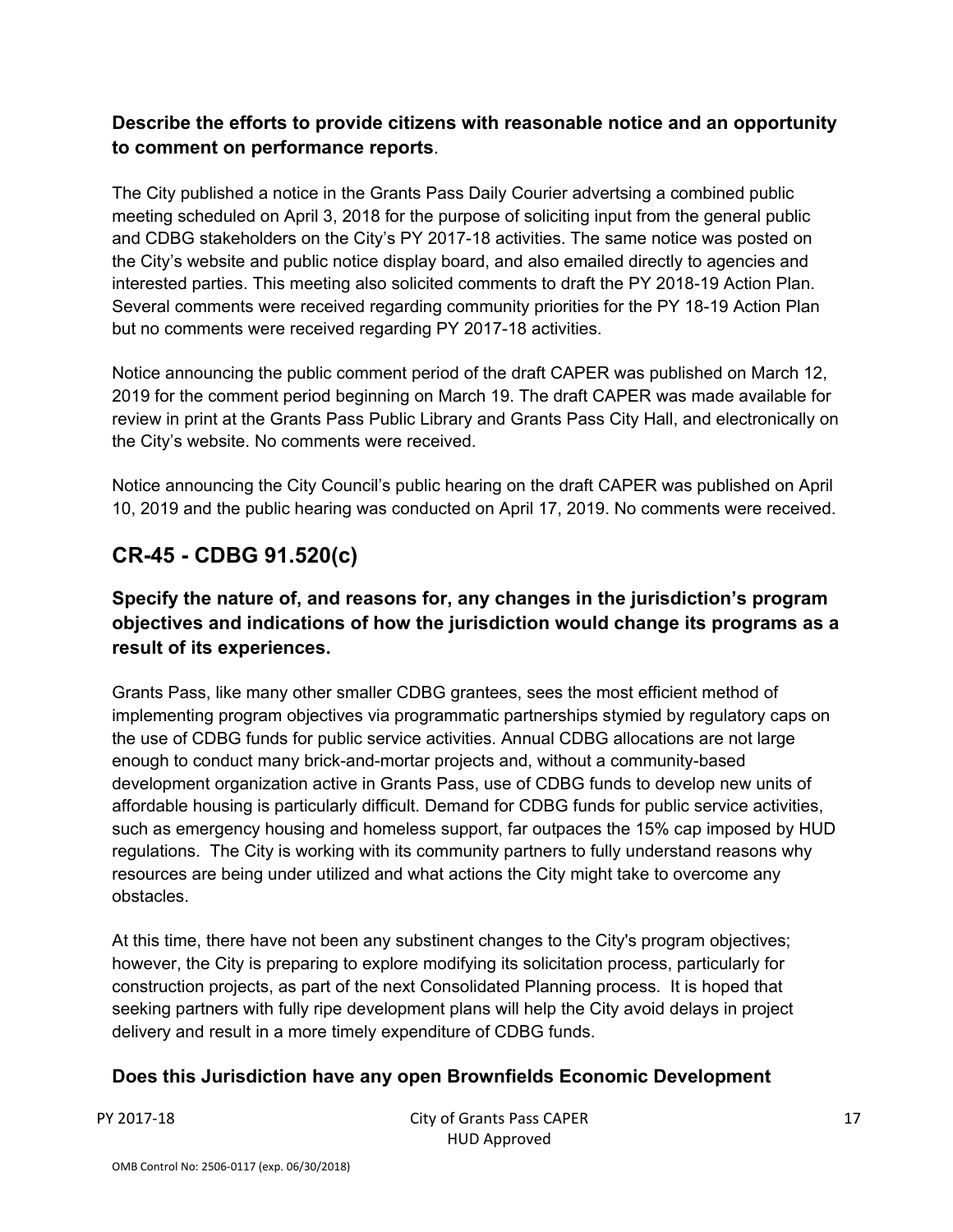## **Initiative (BEDI) grants?**

No

## **[BEDI grantees] Describe accomplishments and program outcomes during the last year.**

Not applicable.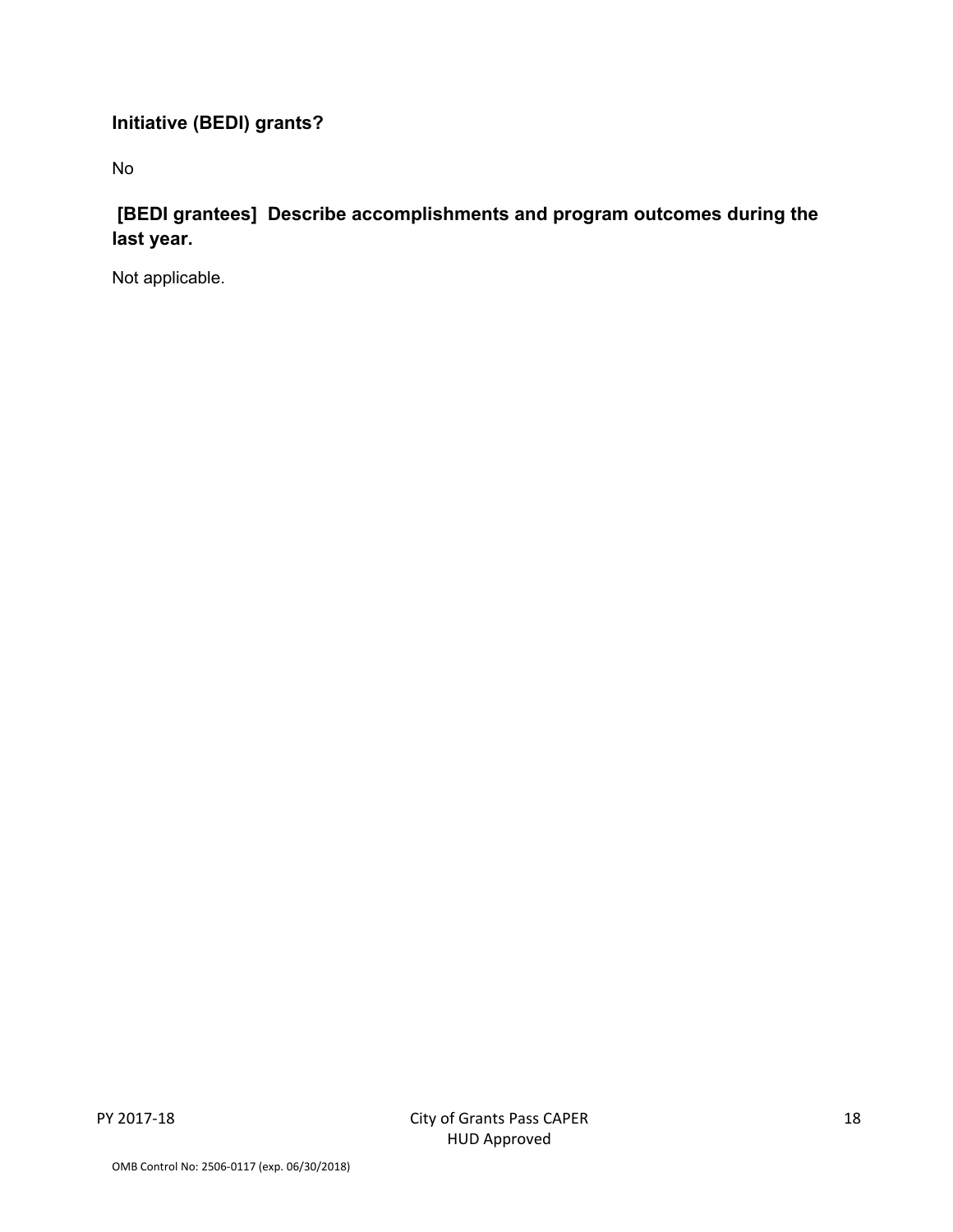**Attachment**

**Public Notices**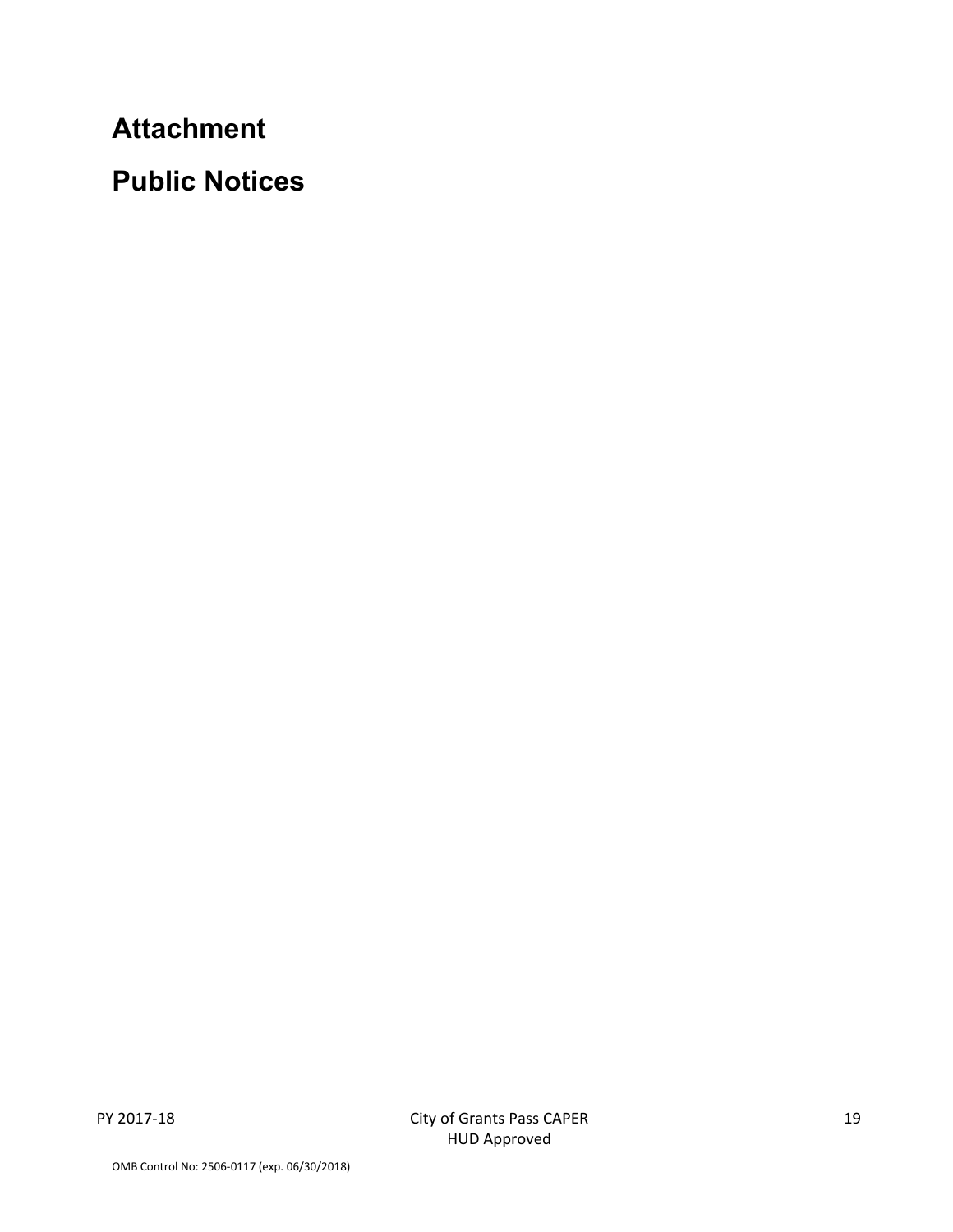

## WE ARE SEEKING YOUR INPUT!

What are the most important needs and priorities for Community Development Block Grant (CDBG) funds for 2018-2019?

How did CDBG 2017-2018 activities address the needs of the City's lower-income households?

The City of Grants Pass would like to hear from you. Please join us for the following:

| <b>Public Workshop</b>                                                                                                                                                                                                                                                                                                                                                                                                         | <b>City Council</b>                                                                                                                                                                                                                                                                                                                                     |  |  |
|--------------------------------------------------------------------------------------------------------------------------------------------------------------------------------------------------------------------------------------------------------------------------------------------------------------------------------------------------------------------------------------------------------------------------------|---------------------------------------------------------------------------------------------------------------------------------------------------------------------------------------------------------------------------------------------------------------------------------------------------------------------------------------------------------|--|--|
| & Open House                                                                                                                                                                                                                                                                                                                                                                                                                   | <b>Public Hearing</b>                                                                                                                                                                                                                                                                                                                                   |  |  |
| -Needs and Priorities-                                                                                                                                                                                                                                                                                                                                                                                                         | -Needs and Priorities-                                                                                                                                                                                                                                                                                                                                  |  |  |
| Tuesday, April 3, 2018 @ 6pm                                                                                                                                                                                                                                                                                                                                                                                                   | Wednesday, April 18, 2018 @ 6pm                                                                                                                                                                                                                                                                                                                         |  |  |
| Grants Pass City Council Chambers                                                                                                                                                                                                                                                                                                                                                                                              | Grants Pass City Council Chambers                                                                                                                                                                                                                                                                                                                       |  |  |
| 101 NW 'A' Street. Grants Pass                                                                                                                                                                                                                                                                                                                                                                                                 | 101 NW 'A' Street, Grants Pass                                                                                                                                                                                                                                                                                                                          |  |  |
| Learn about the CDBG program & how funds can be used<br>Ask Ouestions - staff will be on hand<br>٠<br><b>Share Your Thoughts and Ideas about</b><br>٠<br>community needs, priorities, and activities that might be<br>assisted with CDBG funds in 2018-2019<br>Let Us Know how CDBG or other publicly funded<br>activities implemented in 2017-2018 addressed the needs of<br>the City's predominantly lower-income households | Provide Verbal and/or Written Input<br>regarding community needs, priorities, and activities that<br>might be assisted with CDBG funds in 2018-2019<br>Provide Verbal and/or Written Input about<br>how CDBG or other publicly funded activities implemented in<br>2017-2018 addressed the needs of the City's predominantly<br>lower-income households |  |  |
| Please join us for this public open house in an informal setting.<br>There will be a brief presentation at the beginning. Review<br>information, share your thoughts, talk with staff, participate in a<br>discussion, and provide your input at the meeting and/or later.                                                                                                                                                     | Written comments may be submitted before the hearing, and<br>written and verbal comments may be provided at the hearing.<br>Verbal comments are limited to three minutes per person. If you<br>have extensive comments and would like to speak at the hearing,<br>you may wish to submit written comments and provide a verbal<br>summary.              |  |  |
| This public workshop is to share information and receive input.                                                                                                                                                                                                                                                                                                                                                                | This public hearing is to receive input.                                                                                                                                                                                                                                                                                                                |  |  |
| No decision will be made at this workshop.                                                                                                                                                                                                                                                                                                                                                                                     | No decision will be made at this hearing.                                                                                                                                                                                                                                                                                                               |  |  |

Each year, the City of Grants Pass receives Community Development Block Grant (CDBG) funds to be used for projects which predominantly benefit low- to moderate income persons, prevent/eliminate blight, or meet urgent community needs which pose a serious threat to the health, safety and welfare of citizens.

In 2015, the City adopted a 5-Year "Consolidated Plan" which guides use of CDBG funds over the next five years. Each year, the City prepares a 1-Year Action Plan to allocate annual grant funds for specific activities to address identified needs.

The City will be preparing its 2018-2019 Action Plan. To assist with development of the plan, the City would like your input to help identify critical housing and community development needs and priorities. Help us identify how CDBG or other publicly funded activities will address the needs of the City's predominantly lower-income households.

The City will also be completing an annual evaluation and performance report regarding last year's CDBG program. Let us know how CDBG or other publicly funded activities implemented during 2017-2018 addressed the needs of the City's predominantly lower-income households.

Please plan to participate with your comments and suggestions! Written comments may be submitted at the workshop or public hearing, or any time before the hearing by either:

Mail or Hand-Delivered During Business Hours:

#### Via E-mail:

Grants Pass CDBG Comments Grants Pass OR, 97526

tschauer@grantspassoregon.gov Attn: Tom Schauer, Senior Planner With "CDBG Comments" in the subject line.<br>PY 2011 NW 'A' Street (no later than 5pm on the day of the hearing)

> If you have questions, or if you would like further information, please contact the Grants Pass Parks &<br>Community Development Department at 541-450-6060, or Tom Schauer, Senior Planner at 541-450-6072 or tschauer@grantspassoregon.gov.

In order to accommodate persons with any special physical or language accommodation, please notify

20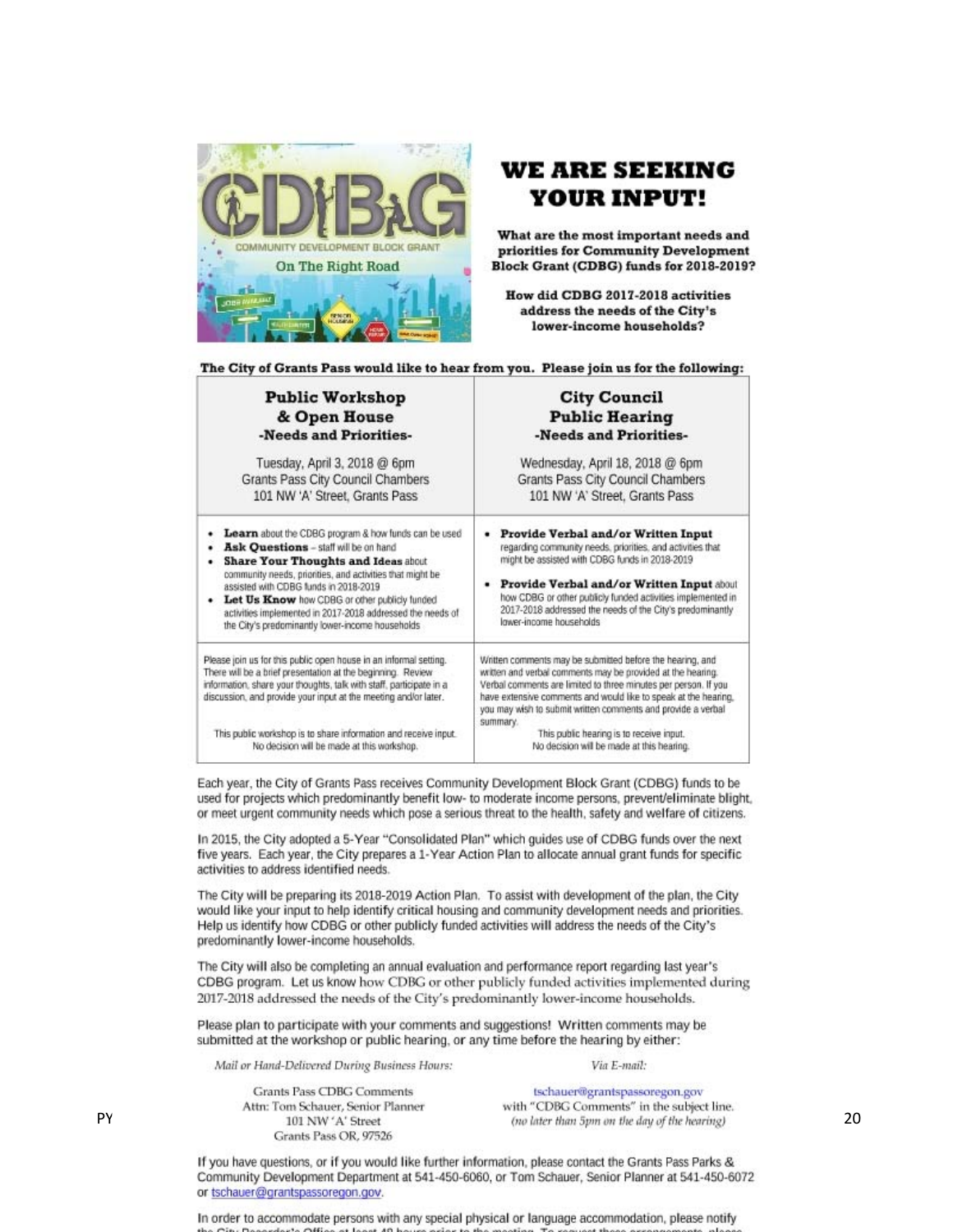## **Grants Pass Daily Courier**

P.O. Box 1468, 409 S.E. 7th Street . Grants Pass, Oregon 97528

# **AFFIDAVIT OF PUBLICATION**

State of Oregon SS. County of Josephine )

I, Tamara Stuebing, being first duly sworn, depose and say that I am a manager of Courier Publishing Co., printer of the Grants Pass Daily Courier, a newspaper of general circulation, as defined by ORS 193.010 and 193.020; printed and published at Grants Pass, in the aforesaid county and state; that the LEGAL NOTICE, a printed copy of which is herein enclosed, was published in the entire issue of said paper, for one insertion, on the following date:

March 12, 2019.

 $\Delta$ 

| LEGAL NOTICE                                                                                                                                                                                                                                                                                               |       |
|------------------------------------------------------------------------------------------------------------------------------------------------------------------------------------------------------------------------------------------------------------------------------------------------------------|-------|
| NOTICE OF COMMENT PERIOD<br>NOTICE HEREBY BIVEN that the City of Grants Pass will open a 15-day                                                                                                                                                                                                            | Subse |
| comment period on Tuesday, March 19, 2019, and concuding on<br>Wednesday, April 3, 2019 at 5:00 PM, during which written comments on the<br>City's Program Year 2017-18 Community Development Block Grant                                                                                                  |       |
| Consmitated Annual Performance and Evaluation Report (GAPER) will be<br>accepted. Commants on the CAPER will be reviewed auring and at the closs.<br>of the 15-day converent period, at which point the CAPER laking with<br>comments, will be presented to the City Council for their consideration.      |       |
| The draft CAPER will be available for public review in the Grapts Pags Parks.<br>& Comman ty Devolopment Dopartment, City Hall Reom 201; the Grants Pass.<br>branch of Josephine Community Joraries, 200 NW 10" Street, and ordine at<br>http://www.granispasscregon.gr.v/B8B/CBBG-and-Consolidated-Plant. | M     |
| Willen comments should be directed to the City's Grants Specialist at 101.<br>NA! 'A' Street, Grants Pass Oregon 97526, or by electronic mail at<br>alindberg@grantspasscragon.govi                                                                                                                        |       |
| DATED THIS: Ptholey of Marich, 2019.<br>CITY OF GRANTS PASS.<br>Dy: Scotl Lindberg<br>Grants Specialist                                                                                                                                                                                                    |       |

cribed and sworn to before me this twelfth day of March, 2019.

Notary Public of Oregon

y commission expires the twenty fifth day of March, 2019.



#### PY 2017-18 City of Grants Pass CAPER HUD Approved